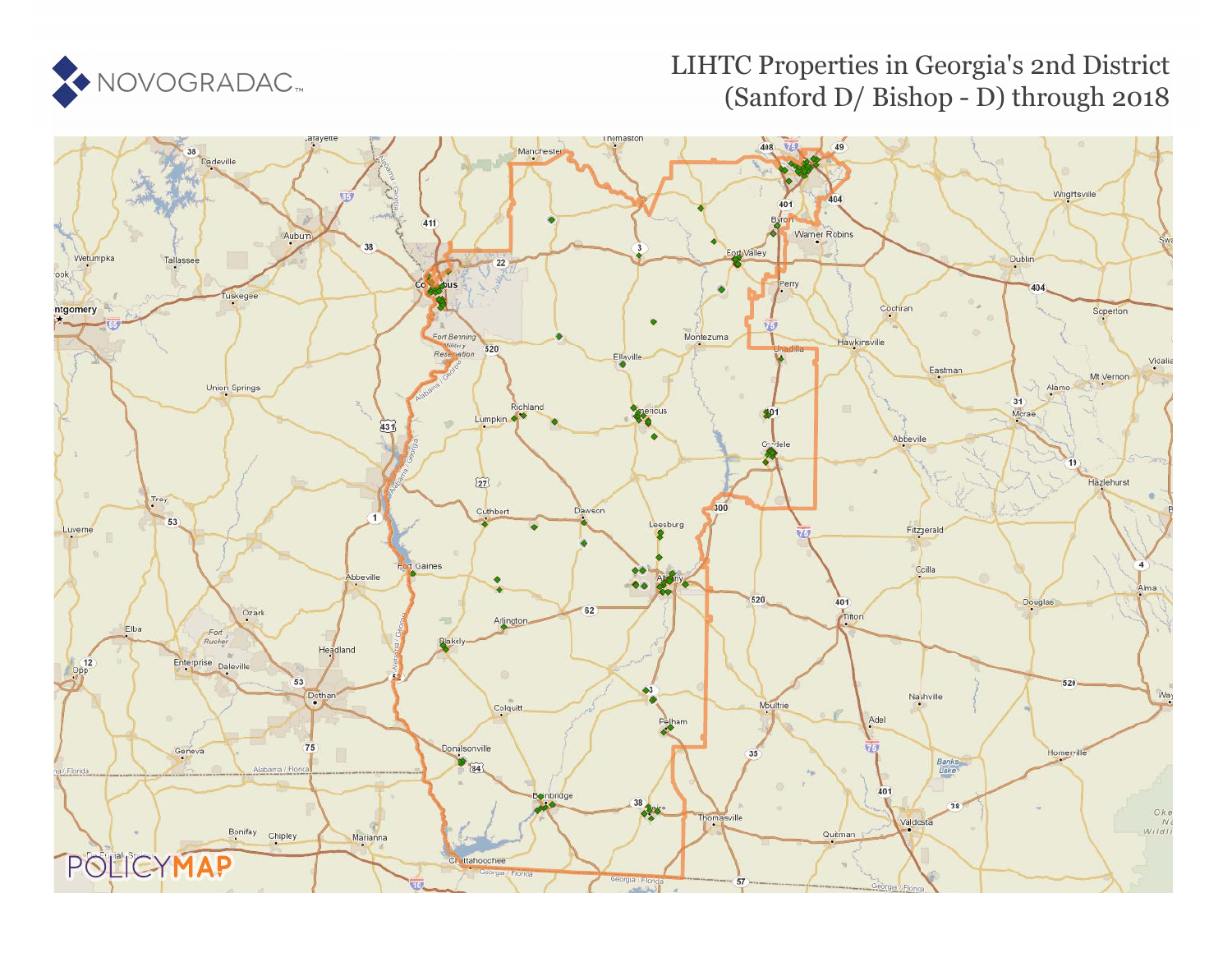| <b>Project Name</b>                     | <b>Address</b>                            | City               | <b>State</b> | <b>Zip Code</b> | Nonprofit<br><b>Sponsor</b> | <b>Allocation</b><br>Year | <b>Annual</b><br><b>Allocated</b><br><b>Amount</b> | in Service | <b>Year Placed Construction</b><br><b>Type</b> | <b>Total</b><br><b>Units</b> | Low<br><b>Income</b><br><b>Units</b> | <b>Rent or</b><br>Income<br><b>Ceiling</b> | <b>Credit</b><br><b>Percentag Exempt</b><br>$\mathbf{e}$ | Tax-<br><b>Bond</b> | <b>HUD Multi-</b><br><b>Family</b><br>Financing/Rent<br>al Assistance |
|-----------------------------------------|-------------------------------------------|--------------------|--------------|-----------------|-----------------------------|---------------------------|----------------------------------------------------|------------|------------------------------------------------|------------------------------|--------------------------------------|--------------------------------------------|----------------------------------------------------------|---------------------|-----------------------------------------------------------------------|
| <b>HAMPTON LANE</b>                     | 307 GENEVA<br>RD                          | <b>BUENA VISTA</b> | GA           | 31803-1722      | No                          | 1989                      | \$0                                                | 1990       | <b>New Construction</b>                        | 24                           | 24                                   |                                            | <b>TCEP</b> only                                         |                     |                                                                       |
| <b>MEADOWBROOK</b><br>LANE              | <b>140 LONNIE LN AMERICUS</b>             |                    | GA           | 31709-4913      | No                          | 1990                      | \$0                                                | 1990       | <b>New Construction</b>                        | 50                           | 50                                   |                                            | <b>TCEP</b> only                                         |                     |                                                                       |
| PECAN VILLAGE<br><b>APARTMENTS</b>      | 114 HAYES AVE ELLAVILLE                   |                    | GA           | 31806           | No                          | 1990                      | \$0                                                | 1990       | <b>New Construction</b>                        | 30                           | 30                                   |                                            | Not<br>Indicated                                         |                     |                                                                       |
| LYNDOLYN<br><b>APARTMENTS II</b>        | <b>4411 1ST AVE</b>                       | <b>COLUMBUS</b>    | GA           | 31904-6447      | No                          | 1991                      | \$0                                                | 1991       | Acquisition and<br>Rehab                       | 13                           | 14                                   |                                            | <b>TCEP</b> only                                         |                     |                                                                       |
| MARSHALL VILLAGE                        | 210 SLEEPY<br>HOLLOW RD                   | MARSHALLVILLE GA   |              | 31057-9642      | No                          | 1990                      | \$0                                                | 1991       | <b>New Construction</b>                        | 24                           | 24                                   |                                            | <b>TCEP</b> only                                         |                     |                                                                       |
| <b>MCLEOD SQUARE</b>                    | 401 32ND ST                               | <b>COLUMBUS</b>    | GA           | 31904-7507      | No                          | 1991                      | S <sub>0</sub>                                     | 1991       | Acquisition and<br>Rehab                       | 40                           | 40                                   |                                            | <b>TCEP</b> only                                         |                     |                                                                       |
| NORTH COLUMBUS<br><b>UNITS</b>          | <b>4411 FIRST AVE COLUMBUS</b>            |                    | GA           | 31904           | No                          | 1991                      | \$0                                                | 1991       | Acquisition and<br>Rehab                       | 20                           | 20                                   |                                            | Not<br>Indicated                                         |                     |                                                                       |
| EAST TIFT AVENUE                        | <b>1027 E TIFT</b><br>AVE                 | <b>ALBANY</b>      | GA           | 31705-2088      | No                          | 1990                      | \$0                                                | 1991       | <b>New Construction</b>                        | 24                           | 24                                   |                                            | <b>TCEP</b> only                                         |                     |                                                                       |
| <b>WOOD VALLEY</b><br><b>APARTMENTS</b> | <b>80 EUREY</b><br><b>EMMERSON</b><br>RD. | <b>RICHLAND</b>    | GA           | 31825           | No                          | Insufficient<br>Data      | \$0                                                | 1991       | Not Indicated                                  | 32                           | $\bf{0}$                             |                                            | <b>TCEP</b> only                                         |                     |                                                                       |
| <b>EDISON VILLAGE</b>                   | 250 E<br>HARTFORD ST                      | EDISON             | GA           | 39846           | No                          | 1991                      | \$0                                                | 1992       | <b>New Construction</b>                        | 42                           | 42                                   |                                            | Not<br>Indicated                                         | No                  |                                                                       |
| FAY PROJECT I                           | 920<br>WASHINGTON COLUMBUS<br>AVE         |                    | GA           | 31906           | No                          | 1992                      | \$0                                                | 1992       | <b>New Construction</b>                        | $\overline{\mathbf{3}}$      | 3                                    |                                            | Not<br>Indicated                                         | No                  |                                                                       |
| HAMILTON VILLAGE                        | 6670<br>HAMILTON ST PRESTON               |                    | GA           | 31824-3825      | No                          | 1991                      | \$0                                                | 1992       | <b>New Construction</b>                        | 24                           | 24                                   |                                            | TCEP only No                                             |                     |                                                                       |
| PEACHTREE STREET<br><b>HOMES</b>        | 715<br>PEACHTREE MACON<br><b>ST</b>       |                    | GA           | 31217-3942      | No                          | 1992                      | \$0                                                | 1992       | Acquisition and<br>Rehab                       | $\boldsymbol{2}$             | $\boldsymbol{2}$                     |                                            | TCEP only No                                             |                     |                                                                       |

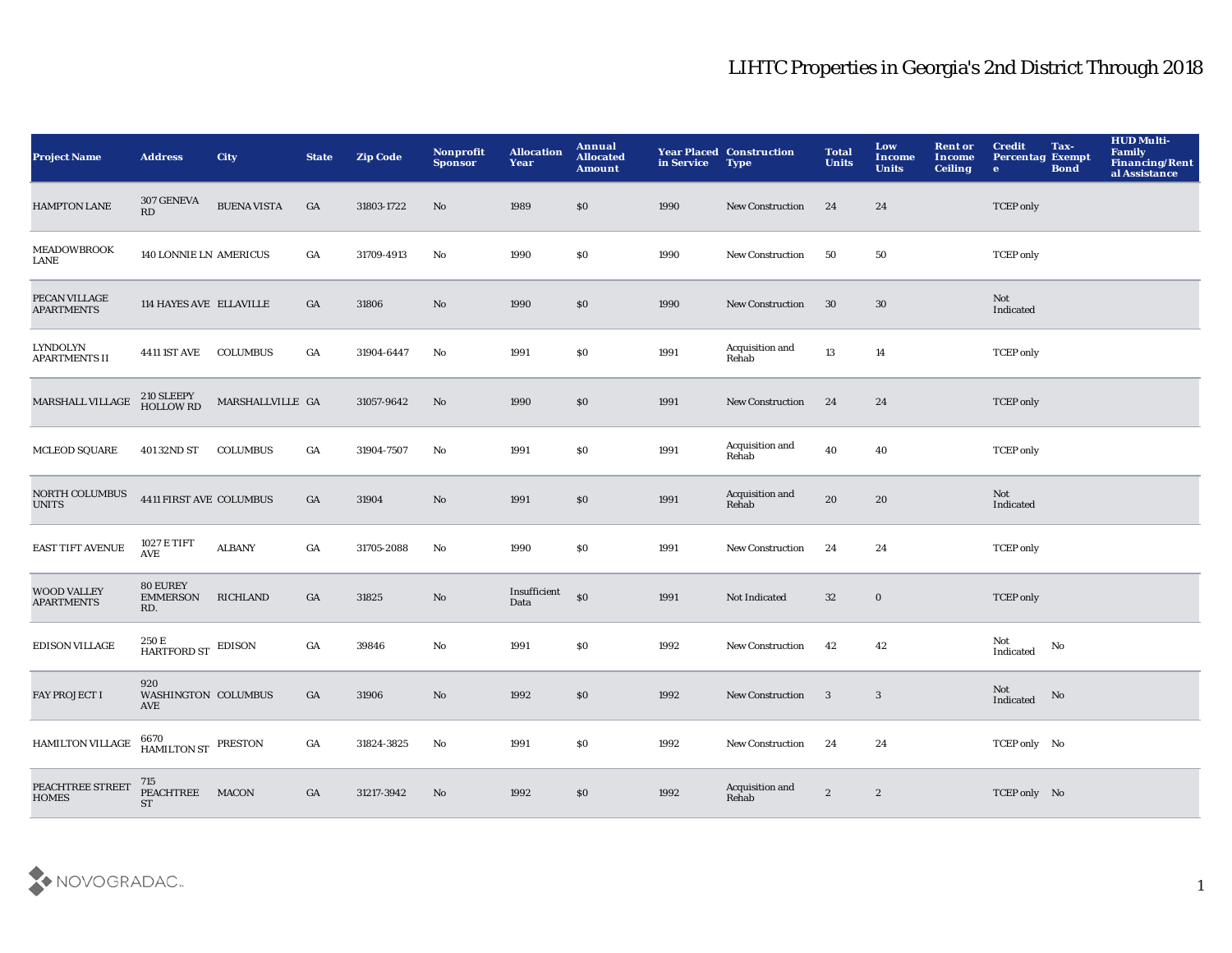| <b>Project Name</b>                                          | <b>Address</b>                                  | <b>City</b>        | <b>State</b>     | <b>Zip Code</b> | Nonprofit<br><b>Sponsor</b> | <b>Allocation</b><br>Year | Annual<br><b>Allocated</b><br><b>Amount</b>      | in Service           | <b>Year Placed Construction</b><br><b>Type</b> | <b>Total</b><br><b>Units</b> | Low<br><b>Income</b><br><b>Units</b> | <b>Rent or</b><br>Income<br><b>Ceiling</b> | <b>Credit</b><br><b>Percentag Exempt</b><br>$\bullet$ | Tax-<br><b>Bond</b> | <b>HUD Multi-</b><br><b>Family</b><br><b>Financing/Rent</b><br>al Assistance |
|--------------------------------------------------------------|-------------------------------------------------|--------------------|------------------|-----------------|-----------------------------|---------------------------|--------------------------------------------------|----------------------|------------------------------------------------|------------------------------|--------------------------------------|--------------------------------------------|-------------------------------------------------------|---------------------|------------------------------------------------------------------------------|
| <b>WHITEWATER</b><br>VILLAGE                                 | 611 BROOKS<br>RD                                | <b>IDEAL</b>       | GA               | 31041-6274      | No                          | 1992                      | \$0                                              | 1992                 | <b>New Construction</b>                        | 18                           | 18                                   |                                            | TCEP only No                                          |                     |                                                                              |
| <b>WOODVALE I</b>                                            | 1113 E 8TH AVE CORDELE                          |                    | GA               | 31015-3566      | $\mathbf{N}\mathbf{o}$      | 1991                      | \$0                                              | 1992                 | <b>New Construction</b>                        | 40                           | 40                                   |                                            | TCEP only No                                          |                     |                                                                              |
| <b>NINA STREET</b><br><b>DUPLEX I</b>                        | 2520<br>WYNNTON RD COLUMBUS<br>STE <sub>2</sub> |                    | GA               | 31906-2184      | No                          | Insufficient<br>Data      | $\$0$                                            | 1992                 | Not Indicated                                  | $\boldsymbol{2}$             | $\mathbf 0$                          |                                            | <b>TCEP</b> only                                      |                     |                                                                              |
| <b>NINA STREET</b><br><b>DUPLEX II</b>                       | 1842 NINA ST COLUMBUS                           |                    | GA               | 31906-4024      | No                          | Insufficient<br>Data      | $\boldsymbol{\mathsf{S}}\boldsymbol{\mathsf{O}}$ | 1992                 | Not Indicated                                  | $\boldsymbol{2}$             | $\mathbf 0$                          |                                            | <b>TCEP</b> only                                      |                     |                                                                              |
| <b>BTW-CHAPMAN 2</b>                                         | 3725<br><b>CHAPMAN</b><br>WAY                   | <b>COLUMBUS</b>    | GA               | 31903           |                             | 2013                      | $\$0$                                            | Insufficient<br>Data | Not Indicated                                  | 100                          | $\mathbf 0$                          |                                            | Not<br>Indicated                                      |                     |                                                                              |
| <b>CVI RENTAL</b><br><b>HOUSING PROGRAM</b>                  | 81 CEDAR LN CAMILLA                             |                    | GA               | 31730           |                             | Insufficient<br>Data      | $\boldsymbol{\mathsf{S}}\boldsymbol{\mathsf{O}}$ | Insufficient<br>Data | Not Indicated                                  | $\overline{7}$               | $\mathbf 0$                          |                                            | Not<br>Indicated                                      |                     |                                                                              |
| POINTE NORTH SR                                              | 2703 POINTE<br><b>NORTH BLVD</b>                | <b>ALBANY</b>      | $_{\mathrm{GA}}$ |                 |                             | 2013                      | $\$0$                                            | Insufficient<br>Data | Not Indicated                                  | 59                           | 59                                   |                                            | Not<br>Indicated                                      |                     |                                                                              |
| WAVERLY TERRACE<br>${\rm SR}$                                | 1112 29TH ST COLUMBUS                           |                    | GA               | 31904           |                             | 2013                      | $\$0$                                            | Insufficient<br>Data | Not Indicated                                  | 80                           | $\mathbf 0$                          |                                            | Not<br>Indicated                                      |                     |                                                                              |
| POINTE NORTH<br><b>SENIOR VILLAGE</b>                        | 2703 POINTE<br><b>NORTH BLVD</b>                | <b>ALBANY</b>      | GA               | 31721           |                             | Insufficient<br>Data      | \$0                                              | Insufficient<br>Data | Not Indicated                                  | 59                           | 59                                   |                                            | Not<br>Indicated                                      |                     |                                                                              |
| <b>BRIARWOOD</b><br><b>VILLAGE (NEW)</b>                     | 307 GENEVA<br>RD                                | <b>BUENA VISTA</b> | GA               | 31803-1722      |                             | Insufficient<br>Data      | \$0                                              | Insufficient<br>Data | Not Indicated                                  | 38                           | $\mathbf 0$                          |                                            | <b>TCEP</b> only                                      |                     |                                                                              |
| <b>CARRIAGE LANE</b><br><b>TRIPLEXES</b>                     | $316$ CARRIAGE $\quad$ ALBANY<br>${\rm LN}$     |                    | GA               | 31721-9540      | No                          | Insufficient<br>Data      | \$0                                              | Insufficient<br>Data | Not Indicated                                  | 24                           | $\bf{0}$                             |                                            | <b>TCEP</b> only                                      |                     |                                                                              |
| <b>EDISON VILLAGE</b><br>APARTMENTS (NEW) HARTFORD ST EDISON | 19264                                           |                    | GA               | 39846-5658      |                             | Insufficient<br>Data      | \$0                                              | Insufficient<br>Data | Not Indicated                                  | 66                           | $\bf{0}$                             |                                            | <b>TCEP</b> only                                      |                     |                                                                              |
| <b>FAIRFIELD APTS-</b><br><b>VIENNA</b>                      | 435 S 7TH ST VIENNA                             |                    | GA               | 31092-1605      |                             | Insufficient<br>Data      | \$0                                              | Insufficient<br>Data | Not Indicated                                  | 48                           | $\bf{0}$                             |                                            | <b>TCEP</b> only                                      |                     |                                                                              |

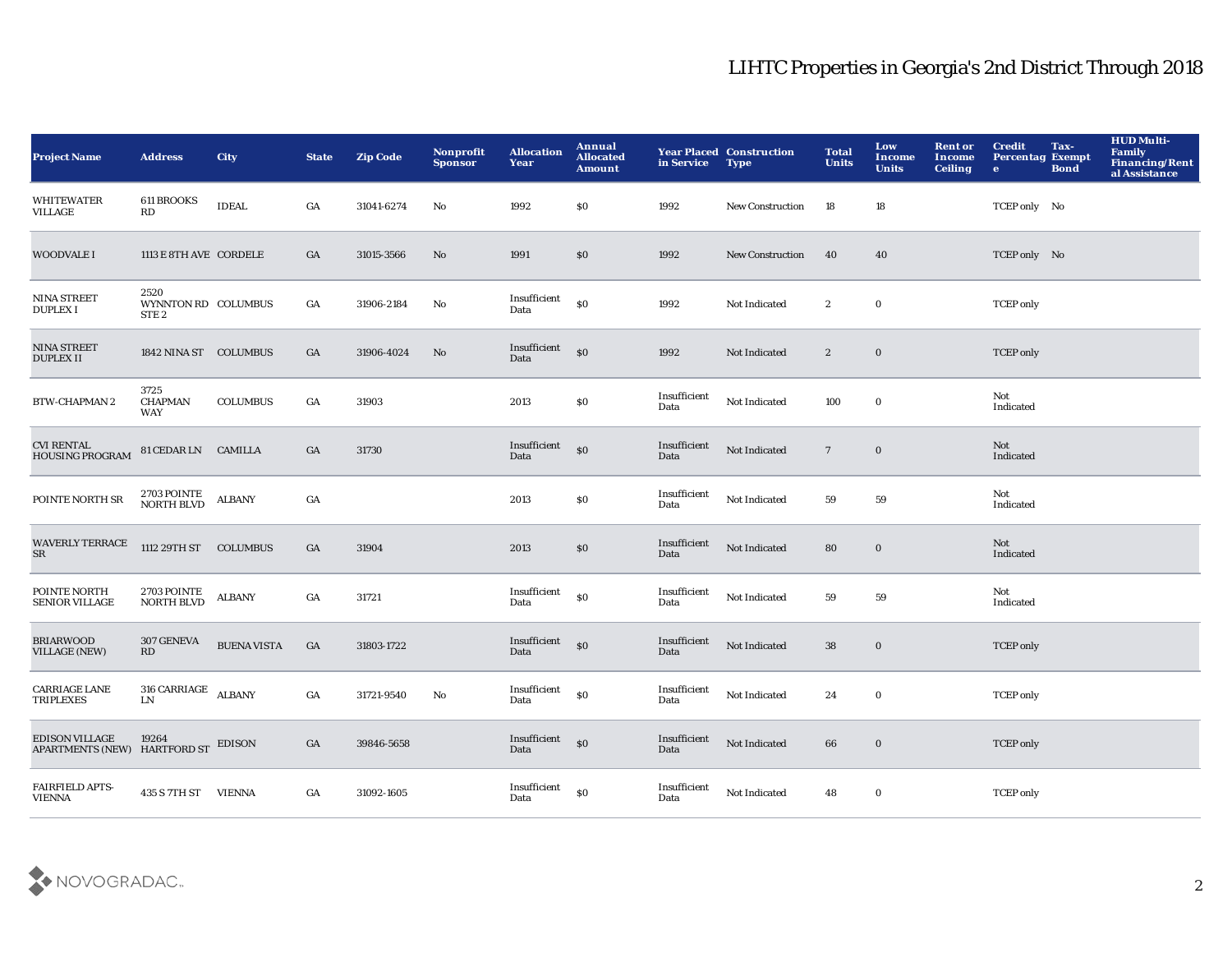| <b>Project Name</b>                        | <b>Address</b>                        | <b>City</b>                    | <b>State</b> | <b>Zip Code</b> | Nonprofit<br><b>Sponsor</b> | <b>Allocation</b><br>Year | Annual<br><b>Allocated</b><br><b>Amount</b>      | in Service           | <b>Year Placed Construction</b><br><b>Type</b> | <b>Total</b><br><b>Units</b> | Low<br><b>Income</b><br><b>Units</b> | <b>Rent or</b><br><b>Income</b><br><b>Ceiling</b> | <b>Credit</b><br>Tax-<br><b>Percentag Exempt</b><br><b>Bond</b><br>$\bullet$ | <b>HUD Multi-</b><br>Family<br><b>Financing/Rent</b><br>al Assistance |
|--------------------------------------------|---------------------------------------|--------------------------------|--------------|-----------------|-----------------------------|---------------------------|--------------------------------------------------|----------------------|------------------------------------------------|------------------------------|--------------------------------------|---------------------------------------------------|------------------------------------------------------------------------------|-----------------------------------------------------------------------|
| <b>FOREST POINTE</b><br><b>APARTMENTS</b>  | 309 N. POPLAR BUTLER<br><b>STREET</b> |                                | GA           | 31006           |                             | Insufficient<br>Data      | \$0                                              | Insufficient<br>Data | Not Indicated                                  | 24                           | $\bf{0}$                             |                                                   | <b>TCEP</b> only                                                             |                                                                       |
| <b>HERITAGE MANOR</b><br><b>APARTMENTS</b> |                                       | 1125 E 3RD ST DONALSONVILLE GA |              | 39845-1705      |                             | Insufficient<br>Data      | \$0                                              | Insufficient<br>Data | Not Indicated                                  | 38                           | $\mathbf 0$                          |                                                   | <b>TCEP</b> only                                                             |                                                                       |
| <b>HERITAGE MANOR</b><br>APTS (NEW)        | <b>500 RICHARD</b><br><b>ST</b>       | DONALSONVILLE GA               |              | 39845-1989      |                             | Insufficient<br>Data      | \$0                                              | Insufficient<br>Data | Not Indicated                                  | 32                           | $\mathbf 0$                          |                                                   | <b>TCEP</b> only                                                             |                                                                       |
| <b>HERITAGE OAKS</b><br><b>APARTMENTS</b>  | 809 BROAD ST CORDELE                  |                                | GA           | 31015-1591      |                             | Insufficient<br>Data      | $\boldsymbol{\mathsf{S}}\boldsymbol{\mathsf{O}}$ | Insufficient<br>Data | Not Indicated                                  | 50                           | $\mathbf 0$                          |                                                   | <b>TCEP</b> only                                                             |                                                                       |
| LOCKETT STATION II STATION                 | 404,436,324,<br>CROSSING              | <b>ALBANY</b>                  | GA           | 31701           | $\mathbf{N}\mathbf{o}$      | Insufficient<br>Data      | $\boldsymbol{\mathsf{S}}$                        | Insufficient<br>Data | Not Indicated                                  | $\overline{4}$               | $\bf{0}$                             |                                                   | <b>TCEP</b> only                                                             |                                                                       |
| <b>LYNDOLYN</b>                            | <b>4411 IST AVE</b>                   | <b>COLUMBUS</b>                | GA           | 31904-6447      | No                          | Insufficient<br>Data      | \$0                                              | Insufficient<br>Data | Not Indicated                                  | 20                           | $\bf{0}$                             |                                                   | <b>TCEP</b> only                                                             |                                                                       |
| PECAN VILLAGE<br><b>APARTMENTS (NEW)</b>   | 100 HAYES AVE ELLAVILLE               |                                | GA           | 31806-8932      |                             | Insufficient<br>Data      | $\boldsymbol{\mathsf{S}}$                        | Insufficient<br>Data | Not Indicated                                  | 30                           | $\bf{0}$                             |                                                   | <b>TCEP</b> only                                                             |                                                                       |
| <b>RAVEN WOODS</b><br><b>APARTMENTS</b>    | 795 HAWKINS AMERICUS<br><b>ST</b>     |                                | GA           | 31719-2272      | No                          | Insufficient<br>Data      | \$0                                              | Insufficient<br>Data | Not Indicated                                  | 24                           | $\bf{0}$                             |                                                   | <b>TCEP</b> only                                                             |                                                                       |
| <b>SHADY GROVE</b><br><b>APARTMENTS</b>    | 100 HAYES AVE ELLAVILLE               |                                | GA           | 31806-8932      |                             | Insufficient<br>Data      | $\$0$                                            | Insufficient<br>Data | Not Indicated                                  | 18                           | $\bf{0}$                             |                                                   | <b>TCEP</b> only                                                             |                                                                       |
| STATION CROSSING                           | 417 STATION<br>CROSSING DR            | <b>ALBANY</b>                  | GA           | 31721-8328      | $\mathbf{No}$               | Insufficient<br>Data      | \$0                                              | Insufficient<br>Data | Not Indicated                                  | $5\phantom{.0}$              | $\mathbf 0$                          |                                                   | <b>TCEP</b> only                                                             |                                                                       |
| EJ KNIGHT                                  | 3811 BAKER<br>PLAZA DR                | <b>COLUMBUS</b>                | GA           | 31903-2100      |                             | Insufficient<br>Data      | $\mathbf{S}$                                     | Insufficient<br>Data | Not Indicated                                  | 92                           | 89                                   |                                                   | Not<br>Indicated                                                             |                                                                       |
| NICHOLSON<br>TERRACE                       | 1313 14TH ST                          | <b>COLUMBUS</b>                | GA           | 31901-3845      |                             | Insufficient<br>Data      | $\$0$                                            | Insufficient<br>Data | Not Indicated                                  | 100                          | 99                                   |                                                   | Not<br>Indicated                                                             |                                                                       |
| <b>TINDALL FIELDS I</b>                    | 1855 PLANT<br><b>STREET</b>           | <b>MACON</b>                   | GA           | 31201           |                             | Insufficient<br>Data      | \$0                                              | Insufficient<br>Data | Not Indicated                                  | 64                           | 64                                   |                                                   | Not<br>Indicated                                                             |                                                                       |

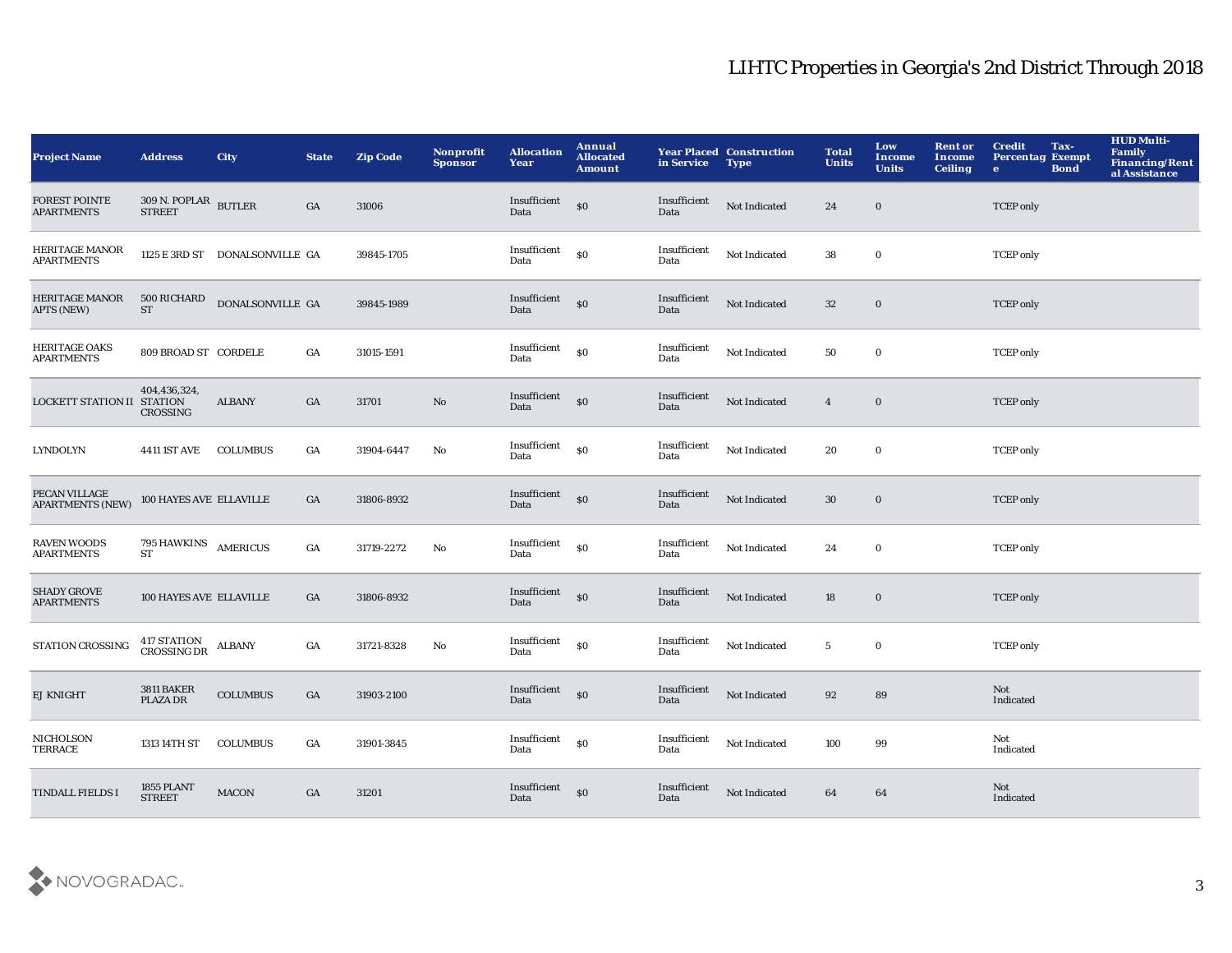| <b>Project Name</b>                                    | <b>Address</b>                                                             | <b>City</b>        | <b>State</b>     | <b>Zip Code</b> | Nonprofit<br><b>Sponsor</b> | <b>Allocation</b><br>Year | Annual<br><b>Allocated</b><br><b>Amount</b> | in Service | <b>Year Placed Construction</b><br><b>Type</b> | <b>Total</b><br><b>Units</b> | Low<br><b>Income</b><br><b>Units</b> | <b>Rent or</b><br>Income<br><b>Ceiling</b> | <b>Credit</b><br><b>Percentag Exempt</b><br>$\bullet$ | Tax-<br><b>Bond</b> | <b>HUD Multi-</b><br>Family<br>Financing/Rent<br>al Assistance |
|--------------------------------------------------------|----------------------------------------------------------------------------|--------------------|------------------|-----------------|-----------------------------|---------------------------|---------------------------------------------|------------|------------------------------------------------|------------------------------|--------------------------------------|--------------------------------------------|-------------------------------------------------------|---------------------|----------------------------------------------------------------|
| 510 WOODARD AVE                                        | $510\,$ WOODARD $\,$ MACON AVE                                             |                    | GA               | 31204           |                             | 1988                      | \$0                                         | 1989       | Acquisition and<br>Rehab                       | 42                           | $\bf 42$                             |                                            | Not<br>Indicated                                      | Yes                 |                                                                |
| <b>WASHINGTON</b><br><b>AVENUE</b>                     | 2520<br>WYNNTON RD COLUMBUS<br>STE <sub>2</sub>                            |                    | GA               | 31906-2184      | $\mathbf{N}\mathbf{o}$      | Insufficient<br>Data      | $\mathbf{S}$                                | 1992       | Not Indicated                                  | 3                            | $\mathbf 0$                          |                                            | <b>TCEP</b> only                                      |                     |                                                                |
| <b>BARTON VILLAGE</b>                                  | 18222<br>MORGAN RD                                                         | <b>ARLINGTON</b>   | $_{\mathrm{GA}}$ | 39813-8050      | No                          | 1991                      | \$0                                         | 1993       | <b>New Construction</b>                        | 18                           | 28                                   |                                            | TCEP only No                                          |                     |                                                                |
| FAY PROJECT II                                         | 1838 NINA ST COLUMBUS                                                      |                    | GA               | 31906           | No                          | 1992                      | \$0                                         | 1993       | Acquisition and<br>Rehab                       | $\boldsymbol{2}$             | $\boldsymbol{2}$                     |                                            | Not<br>$\operatorname{Indicated}$                     | No                  |                                                                |
| <b>GREENWOOD</b><br>VILLAGE                            | 409<br>JEFFERSON ST FORT GAINES<br>E #25                                   |                    | GA               | 39851-3346      | No                          | 1991                      | \$0                                         | 1993       | <b>New Construction</b>                        | 24                           | 24                                   |                                            | TCEP only No                                          |                     |                                                                |
| <b>KNIGHT PROJECT</b>                                  | 1840 NINA ST COLUMBUS                                                      |                    | GA               | 31906           | No                          | 1992                      | \$0                                         | 1993       | Acquisition and<br>Rehab                       | $\boldsymbol{2}$             | $\boldsymbol{2}$                     |                                            | Not<br>Indicated                                      |                     |                                                                |
| <b>MARSHALL LANE</b>                                   | <b>ZIO SLEEPY</b><br><b>HOLLOW</b><br>ROAD<br>(PHYS:310)<br><b>SI FFPV</b> | MARSHALLVILLE GA   |                  | 31057           | No                          | 1992                      | $\$0$                                       | 1993       | <b>New Construction</b>                        | 18                           | 18                                   |                                            | TCEP only No                                          |                     |                                                                |
| <b>TALBOT VILLAGE II</b>                               | 133 DENNIS<br><b>CREEK RD</b>                                              | <b>TALBOTTON</b>   | GA               | 31827           | $\mathbf{N}\mathbf{o}$      | 1992                      | \$0                                         | 1993       | Not Indicated                                  | 24                           | 24                                   |                                            | Not<br>Indicated                                      | No                  |                                                                |
| <b>BRIARWOOD</b><br>VILLAGE, I                         | <b>307 GENEVA</b><br>RD                                                    | <b>BUENA VISTA</b> | GA               | 31803           |                             | 1993                      | \$0                                         | 1994       | Not Indicated                                  | 38                           | 40                                   |                                            | Not<br>Indicated                                      | No                  |                                                                |
| <b>MEADOW RUN</b>                                      | 875 MEADOW<br>RUN LN SE                                                    | <b>DAWSON</b>      | GA               | 39842-2145      | No                          | 1992                      | \$0                                         | 1994       | New Construction                               | 48                           | $\bf{0}$                             |                                            | TCEP only No                                          |                     |                                                                |
| <b>MACON HOUSING I</b>                                 | 1495 SECOND MACON<br><b>ST</b>                                             |                    | GA               | 31201           |                             | 1994                      | \$0                                         | 1994       | Not Indicated                                  | 14                           | $\mathbf 0$                          |                                            | Not<br>Indicated                                      |                     |                                                                |
| <b>COLUMBUS</b><br><b>GARDENS</b><br><b>APARTMENTS</b> | 425 3RD AVE COLUMBUS                                                       |                    | GA               | 31901-3179      | No                          | Insufficient<br>Data      | \$0                                         | 1994       | Not Indicated                                  | 116                          | $\bf{0}$                             |                                            | <b>TCEP</b> only                                      |                     |                                                                |
| MEADOW RUN APTS. 875 MEADOW (DAWSON) RUN LN SE         |                                                                            | <b>DAWSON</b>      | GA               | 39842-2145      | No                          | 1993                      | \$0                                         | 1994       | <b>New Construction</b>                        | 40                           | $\bf{0}$                             |                                            | <b>TCEP</b> only                                      |                     |                                                                |

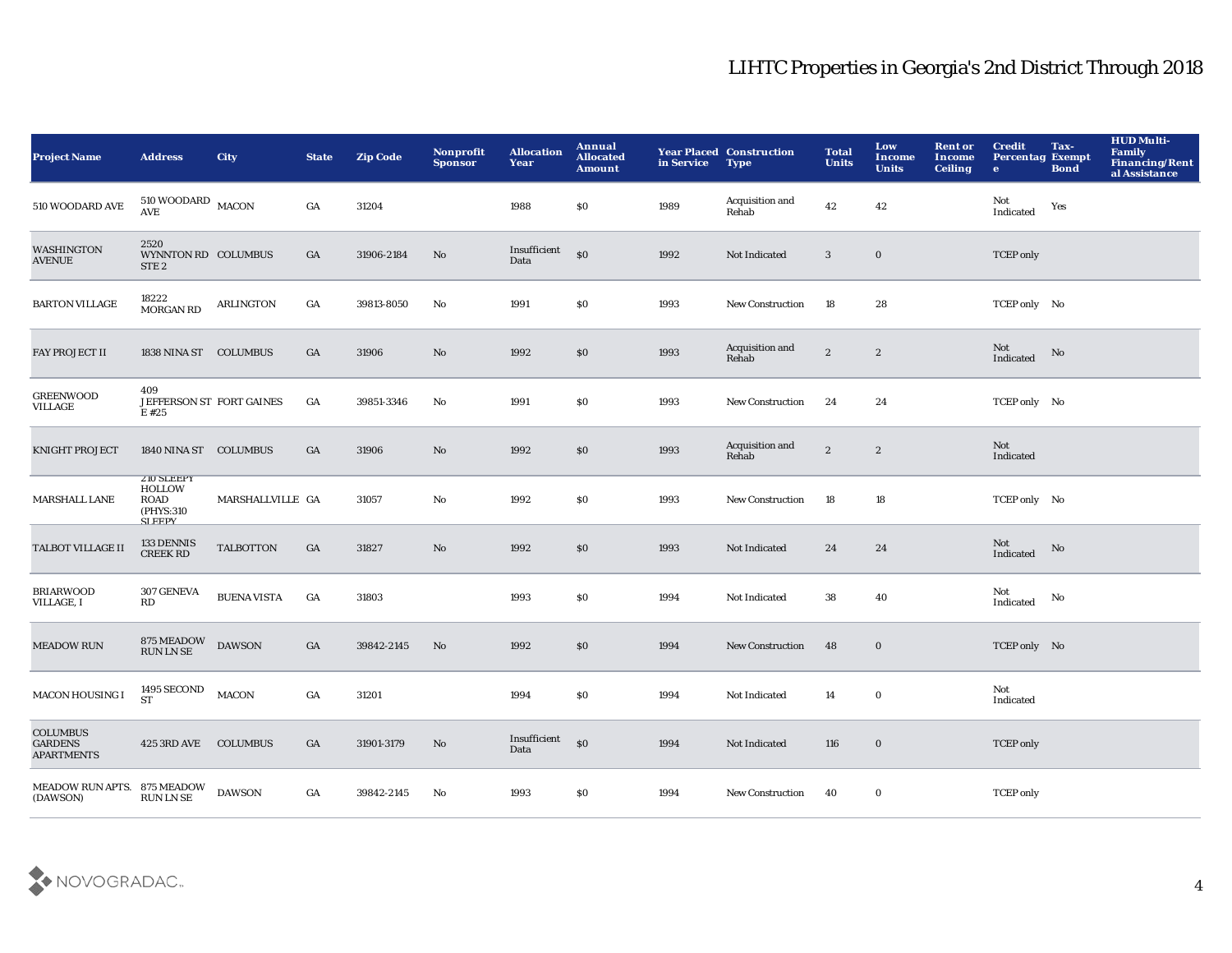| <b>Project Name</b>                                                                                              | <b>Address</b>                        | <b>City</b>     | <b>State</b>     | <b>Zip Code</b> | <b>Nonprofit</b><br><b>Sponsor</b> | <b>Allocation</b><br>Year | Annual<br><b>Allocated</b><br><b>Amount</b> | in Service | <b>Year Placed Construction</b><br><b>Type</b> | <b>Total</b><br><b>Units</b> | Low<br>Income<br><b>Units</b> | <b>Rent or</b><br><b>Income</b><br><b>Ceiling</b> | <b>Credit</b><br><b>Percentag Exempt</b><br>$\bullet$ | Tax-<br><b>Bond</b> | <b>HUD Multi-</b><br>Family<br><b>Financing/Rent</b><br>al Assistance |
|------------------------------------------------------------------------------------------------------------------|---------------------------------------|-----------------|------------------|-----------------|------------------------------------|---------------------------|---------------------------------------------|------------|------------------------------------------------|------------------------------|-------------------------------|---------------------------------------------------|-------------------------------------------------------|---------------------|-----------------------------------------------------------------------|
| 24TH STREET<br><b>PROJECT</b>                                                                                    | 621 24TH ST                           | <b>COLUMBUS</b> | GA               | 31904-8515      | No                                 | 1993                      | \$0                                         | 1995       | Not Indicated                                  | $\boldsymbol{2}$             | $\boldsymbol{2}$              |                                                   | TCEP only No                                          |                     |                                                                       |
| <b>ALBANY SPRING</b><br><b>SENIOR</b><br><b>APARTMENTS</b>                                                       | 1601 RADIUM<br>SPRINGS RD             | <b>ALBANY</b>   | $_{\mathrm{GA}}$ | 31705-4093      | $\mathbf{N}\mathbf{o}$             | 1994                      | \$0                                         | 1995       | <b>New Construction</b>                        | 81                           | 80                            |                                                   | TCEP only No                                          |                     |                                                                       |
| <b>COLUMBUS AREA</b><br><b>HABITAT FOR</b><br><b>HUMANITY</b>                                                    | 2306 13TH ST COLUMBUS                 |                 | GA               | 31906           |                                    | 1993                      | \$0                                         | 1995       | Not Indicated                                  | 25                           | 25                            |                                                   | Not<br>Indicated                                      |                     |                                                                       |
| <b>HABITAT FOR</b><br><b>HUMANITY</b><br>$\sf{INTERNATIONAL}$ INC                                                | 121 HABITAT<br>ST                     | <b>AMERICUS</b> | $_{\mathrm{GA}}$ | 31709           |                                    | 1993                      | \$0                                         | 1995       | Not Indicated                                  | 40                           | 37                            |                                                   | Not<br>Indicated                                      |                     |                                                                       |
| <b>EDISON LANE</b><br><b>APARTMENTS</b>                                                                          | 500 EIGHTH<br><b>ST</b>               | <b>COLUMBUS</b> | $_{\mathrm{GA}}$ | 31901           | No                                 | 1994                      | \$0                                         | 1995       | <b>New Construction</b>                        | 88                           | 44                            |                                                   | Not<br>Indicated                                      | No                  |                                                                       |
| $\textbf{LOCKETT STATION}, \textbf{I} \begin{tabular}{ll} 321 \textbf{CARRIAGE} & \textbf{ALEANY} \end{tabular}$ |                                       |                 | $_{\mathrm{GA}}$ | 31721-8367      | $\mathbf{N}\mathbf{o}$             | 1993                      | \$0                                         | 1995       | <b>New Construction</b>                        | 8                            | ${\bf 8}$                     |                                                   | TCEP only No                                          |                     |                                                                       |
| LOCKETT STATION 404 STATION ALBANY<br>APARTMENTS CROSSING DR                                                     |                                       |                 | GA               | 31721           | No                                 | 1993                      | \$0                                         | 1995       | <b>New Construction</b>                        | $\overline{4}$               | 8                             |                                                   | 30%<br>present<br>value                               | No                  |                                                                       |
| RAVENWOOD APARTM 795 HAWKINS AMERICUS                                                                            |                                       |                 | $_{\mathrm{GA}}$ | 31719           |                                    | 1993                      | \$0                                         | 1995       | Not Indicated                                  | 24                           | 24                            |                                                   | Not<br>Indicated                                      | No                  |                                                                       |
| <b>WOODLIFF HOMES</b>                                                                                            | 995<br>WASHINGTON MACON<br><b>AVE</b> |                 | GA               | 31201-6720      | No                                 | 1993                      | \$0                                         | 1995       | Not Indicated                                  | $5\phantom{.0}$              | $\bf 6$                       |                                                   | <b>TCEP</b> only                                      |                     |                                                                       |
| WOODWARD APARTM WOODWARD                                                                                         | 409 E<br><b>ST</b>                    | <b>VIENNA</b>   | GA               | 31092-1200      | $\mathbf{N}\mathbf{o}$             | 1994                      | <b>SO</b>                                   | 1995       | <b>New Construction</b>                        | 37                           | 37                            |                                                   | TCEP only No                                          |                     |                                                                       |
| LIBERTY GARDEN TOV 500 8TH ST                                                                                    |                                       | <b>COLUMBUS</b> | GA               | 31901-2860      | $\mathbf{N}\mathbf{o}$             | Insufficient<br>Data      | $\boldsymbol{\mathsf{S}}$                   | 1995       | Not Indicated                                  | 88                           | 44                            |                                                   | <b>TCEP</b> only                                      |                     |                                                                       |
| <b>WOODVALE</b><br><b>APARTMENTS II</b>                                                                          | 1301 E 8TH AVE CORDELE                |                 | GA               | 31015-3433      | $\mathbf{N}\mathbf{o}$             | 1994                      | \$0                                         | 1995       | <b>New Construction</b>                        | 46                           | $\mathbf 0$                   |                                                   | <b>TCEP</b> only                                      |                     |                                                                       |
| COLUMBUS<br><b>GARDENS</b><br><b>APARTMENTS I, II</b>                                                            | 425 THIRD<br>AVE                      | <b>COLUMBUS</b> | GA               | 31901           | No                                 | 1994                      | \$0                                         | 1996       | Not Indicated                                  | 116                          | 116                           |                                                   | Not<br>Indicated                                      | No                  |                                                                       |

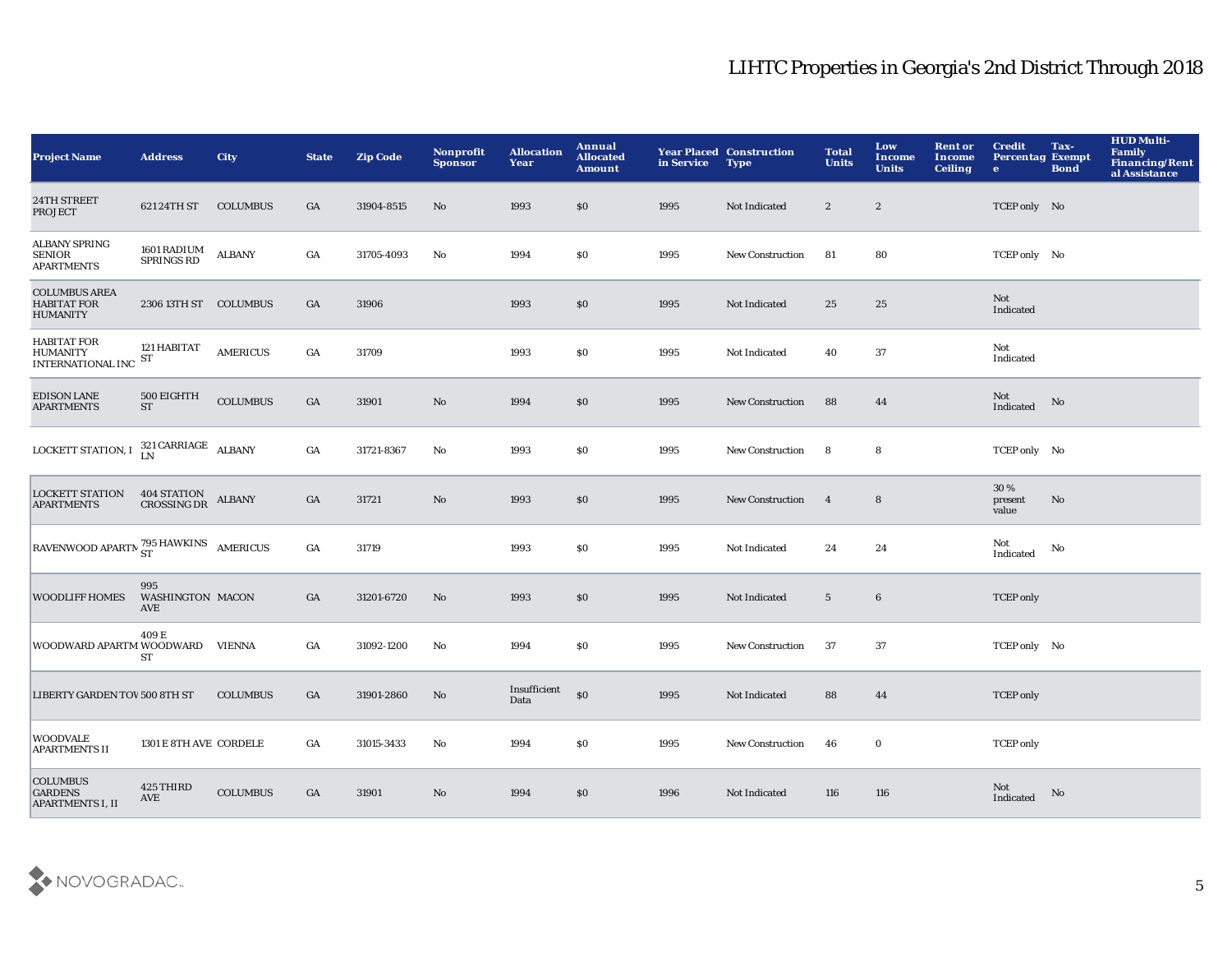| <b>Project Name</b>                        | <b>Address</b>                          | <b>City</b>        | <b>State</b>     | <b>Zip Code</b> | Nonprofit<br><b>Sponsor</b> | <b>Allocation</b><br>Year | <b>Annual</b><br><b>Allocated</b><br><b>Amount</b> | in Service | <b>Year Placed Construction</b><br><b>Type</b> | <b>Total</b><br><b>Units</b> | Low<br><b>Income</b><br><b>Units</b> | <b>Rent or</b><br>Income<br><b>Ceiling</b> | <b>Credit</b><br><b>Percentag Exempt</b><br>$\mathbf{e}$ | Tax-<br><b>Bond</b> | <b>HUD Multi-</b><br><b>Family</b><br><b>Financing/Rent</b><br>al Assistance |
|--------------------------------------------|-----------------------------------------|--------------------|------------------|-----------------|-----------------------------|---------------------------|----------------------------------------------------|------------|------------------------------------------------|------------------------------|--------------------------------------|--------------------------------------------|----------------------------------------------------------|---------------------|------------------------------------------------------------------------------|
| <b>SUWANEE</b><br><b>APARTMENTS</b>        | 102 E 11TH AVE CORDELE                  |                    | GA               | 31015           | No                          | 1994                      | \$0                                                | 1996       | <b>New Construction</b>                        | 41                           | 41                                   |                                            | 70%<br>present<br>value                                  | No                  |                                                                              |
| <b>TOWERING PINES</b><br><b>APARTMENTS</b> | 2125<br>BEACHVIEW ALBANY<br><b>DR</b>   |                    | $_{\mathrm{GA}}$ | 31705-0904      | No                          | 1994                      | \$0                                                | 1996       | New Construction                               | 30                           | 30                                   |                                            | TCEP only No                                             |                     |                                                                              |
| <b>WESTSIDE VILLAS</b>                     | 108 BROOKS<br><b>BLVD</b>               | <b>FORT VALLEY</b> | GA               | 31030           | $\mathbf {No}$              | 1994                      | $\$0$                                              | 1996       | <b>New Construction</b>                        | 44                           | 44                                   |                                            | 30%<br>present<br>value                                  | No                  |                                                                              |
| <b>SUWANEE HOUSE</b>                       | 101 S 7TH ST                            | CORDELE            | GA               | 31015-4206      | No                          | Insufficient<br>Data      | \$0                                                | 1996       | Not Indicated                                  | 41                           | 41                                   |                                            | TCEP only No                                             |                     |                                                                              |
| PECAN GROVE APTS 807 STARR PL CORDELE      |                                         |                    | GA               | 31015           | No                          | 2003                      | \$416,001                                          | 2004       | Acquisition and<br>Rehab                       | 88                           | 88                                   | 60% AMGI                                   | Not<br>Indicated                                         | No                  |                                                                              |
| PATEVILLE ESTATES                          | $^{2101}_{\rm {PATEVILLE\ RD}}$ CORDELE |                    | GA               | 31015-9743      | $\mathbf{No}$               | 2002                      | \$0                                                | 2004       | <b>New Construction</b>                        | 76                           | 76                                   |                                            | TCEP only No                                             |                     |                                                                              |
| VICTORY CROSSING<br><b>APARTMENTS</b>      | 3390 N<br><b>LUMPKIN RD</b>             | <b>COLUMBUS</b>    | GA               | 31903-1698      | No                          | 2002                      | \$540,588                                          | 2004       | New Construction                               | 180                          | 172                                  |                                            | TCEP only No                                             |                     |                                                                              |
| <b>HUNTER'S GLEN</b>                       | 340 6TH<br><b>AVENUE</b>                | CAIRO              | GA               | 39828           | No                          | 2003                      | \$310,307                                          | 2004       | <b>New Construction</b>                        | 48                           | $\mathbf 0$                          |                                            | 60% AMGI TCEP only No                                    |                     |                                                                              |
| MACON HOUSING II 175 ROGERS LN MACON       |                                         |                    | GA               | 31204           |                             | 1995                      | \$0                                                | 1997       | Not Indicated                                  | 14                           | 17                                   |                                            | Not<br>Indicated                                         |                     |                                                                              |
| <b>MARVIN GARDEN I</b>                     | 301 EDWARD<br>CT                        | <b>FORT VALLEY</b> | GA               | 31030-2925      | $\mathbf{N}\mathbf{o}$      | 1997                      | \$24,811                                           | 1997       | <b>New Construction</b>                        |                              | $30\,$                               | $30\,$                                     | TCEP only No                                             |                     |                                                                              |
| WEST CLUB APARTME 159 STEVEN DR MACON      |                                         |                    | GA               | 31210-5857      | No                          | 1995                      | \$664,863                                          | 1997       | <b>New Construction</b>                        | 140                          | 140                                  |                                            | TCEP only Yes                                            |                     |                                                                              |
| RIVERCREST APARTM CUTLER SR DR ALBANY      |                                         |                    | GA               | 31705-1282      | No                          | 1996                      | \$0                                                | 1997       | <b>New Construction</b>                        | 104                          | 153                                  |                                            | TCEP only No                                             |                     |                                                                              |
| <b>ALBANY HEIGHTS</b>                      | 249 PINE AVE ALBANY                     |                    | GA               | 31701           | No                          | 1998                      | \$0                                                | 1998       | Acquisition and<br>Rehab                       | 74                           | 74                                   |                                            | 70%<br>present<br>value                                  | No                  |                                                                              |

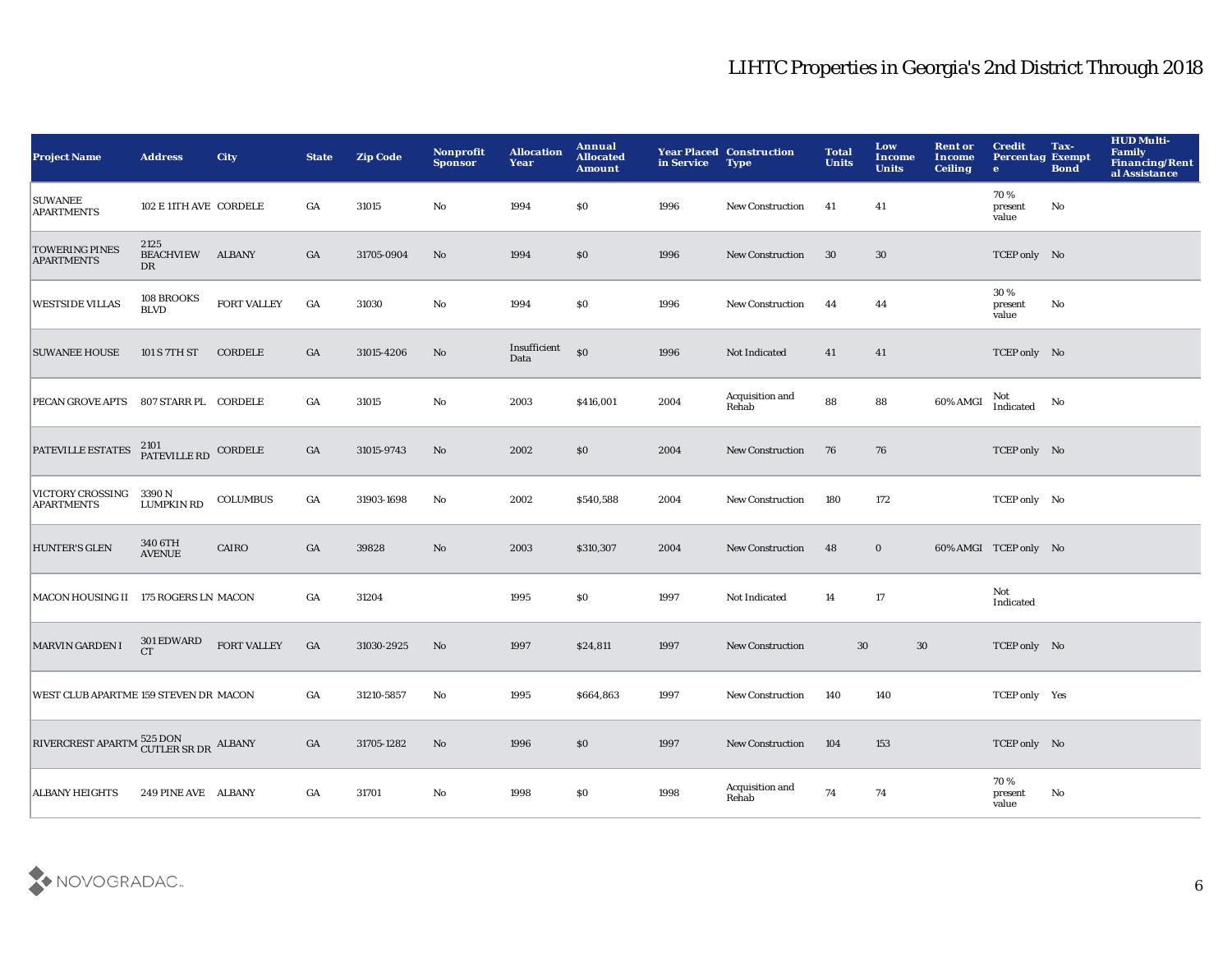| <b>Project Name</b>                                     | <b>Address</b>                                | <b>City</b>        | <b>State</b>     | <b>Zip Code</b> | <b>Nonprofit</b><br><b>Sponsor</b> | <b>Allocation</b><br>Year | Annual<br><b>Allocated</b><br><b>Amount</b> | in Service | <b>Year Placed Construction</b><br><b>Type</b> | <b>Total</b><br><b>Units</b> | Low<br>Income<br><b>Units</b> | <b>Rent or</b><br><b>Income</b><br><b>Ceiling</b> | <b>Credit</b><br><b>Percentag Exempt</b><br>$\mathbf{e}$ | Tax-<br><b>Bond</b> | <b>HUD Multi-</b><br>Family<br><b>Financing/Rent</b><br>al Assistance |
|---------------------------------------------------------|-----------------------------------------------|--------------------|------------------|-----------------|------------------------------------|---------------------------|---------------------------------------------|------------|------------------------------------------------|------------------------------|-------------------------------|---------------------------------------------------|----------------------------------------------------------|---------------------|-----------------------------------------------------------------------|
| <b>RICHLAND WOODS</b><br><b>APARTMENTS</b>              | 490<br>NUTWOOD DR RICHLAND                    |                    | GA               | 31825-1708      | No                                 | 1996                      | \$0\$                                       | 1998       | Acquisition and<br>Rehab                       | 20                           | 20                            |                                                   | TCEP only No                                             |                     |                                                                       |
| <b>AMERICUS GARDENS</b>                                 | <b>HWY 19,</b><br>MARTIN AMERICUS<br>DR.      |                    | GA               | 31709           | No                                 | 1996                      | \$0                                         | 1998       | New Construction                               | 44                           | 44                            |                                                   | TCEP only No                                             |                     |                                                                       |
| <b>FAIRFIELD II</b>                                     | $400\,\mathrm{S}$ SEVENTH ST                  | <b>VIENNA</b>      | $_{\mathrm{GA}}$ | 31092           | No                                 | 1997                      | $\$0$                                       | 1998       | <b>New Construction</b>                        | 18                           |                               | 18                                                | Not<br>Indicated                                         | No                  |                                                                       |
| <b>MARVIN GARDENS II</b>                                | 101 ATLANTIC<br>AVE BLDG 1                    | <b>FORT VALLEY</b> | GA               | 31030-2628      | No                                 | 1996                      | \$260,426                                   | 1998       | New Construction                               | 50                           | 50                            |                                                   | TCEP only No                                             |                     |                                                                       |
| <b>ST. CHARLES PLACE</b>                                | 200 SAINT<br>CHARLES PL                       | <b>VIENNA</b>      | GA               | 31092-7569      | No                                 | 1996                      | \$0                                         | 1998       | <b>New Construction</b>                        | 30                           | 30                            |                                                   | TCEP only No                                             |                     |                                                                       |
| WOODSTONE APARTM 320 MAIN ST                            |                                               | <b>LEESBURG</b>    | GA               | 31763-3787      | No                                 | 1996                      | \$0                                         | 1998       | <b>New Construction</b>                        | 40                           | 40                            |                                                   | TCEP only No                                             |                     |                                                                       |
| <b>VENTNOR PARK</b><br><b>APARTMENTS</b>                | $747\,\mbox{GEORGIA}$ ROBERTA<br>HWY 128 WEST |                    | GA               | 31078           | $\mathbf{N}\mathbf{o}$             | 1998                      | \$0                                         | 1998       | <b>New Construction</b>                        | 40                           | 40                            |                                                   | TCEP only No                                             |                     |                                                                       |
| <b>HERITAGE MANOR</b><br><b>APTS</b><br>(DONALSONVILLE) | 1125 E THIRD<br>${\cal S}{\cal T}$            | DONALSONVILLE GA   |                  | 39845           | No                                 | 1997                      | \$16,924                                    | 1999       | Acquisition and<br>Rehab                       | $32\,$                       | $32\,$                        |                                                   | Not<br>Indicated                                         | No                  |                                                                       |
| <b>SUNCHASE APTS</b>                                    | $1308$ HOBSON $\quad$ ALBANY<br><b>ST</b>     |                    | GA               | 31705           | No                                 | 1996                      | \$0                                         | 1999       | <b>New Construction</b>                        | 100                          | 100                           |                                                   | 70%<br>present<br>value                                  | No                  |                                                                       |
| <b>SOUTHFORK APTS</b>                                   | 500 S<br>MACARTHUR CAMILLA<br>DR              |                    | GA               | 31730           | No                                 | 1997                      | \$0\$                                       | 1999       | New Construction                               | 80                           | 80                            |                                                   | Not<br>Indicated                                         | No                  |                                                                       |
| JT BRIERWOOD II                                         | 1025<br>PALMETTO ST                           | BAINBRIDGE         | GA               | 39819-4617      | $\mathbf{N}\mathbf{o}$             | 2001                      | \$5,651                                     | 2001       | Acquisition and<br>Rehab                       | $18\,$                       | 18                            |                                                   | TCEP only No                                             |                     |                                                                       |
| JT PINE FOREST                                          | 480 11TH ST<br>SW                             | CAIRO              | GA               | 39828-3361      | No                                 | 2001                      | \$55,560                                    | 2001       | Acquisition and<br>Rehab                       | 63                           | 63                            |                                                   | TCEP only No                                             |                     |                                                                       |
| <b>MONTDELE</b><br><b>DEVELOPMENT</b>                   | 807 STARR PL CORDELE                          |                    | GA               | 31015-4803      | No                                 | 2003                      | \$416,001                                   | 2004       | Acquisition and<br>Rehab                       | 88                           | $\bf{0}$                      |                                                   | <b>TCEP</b> only                                         |                     |                                                                       |

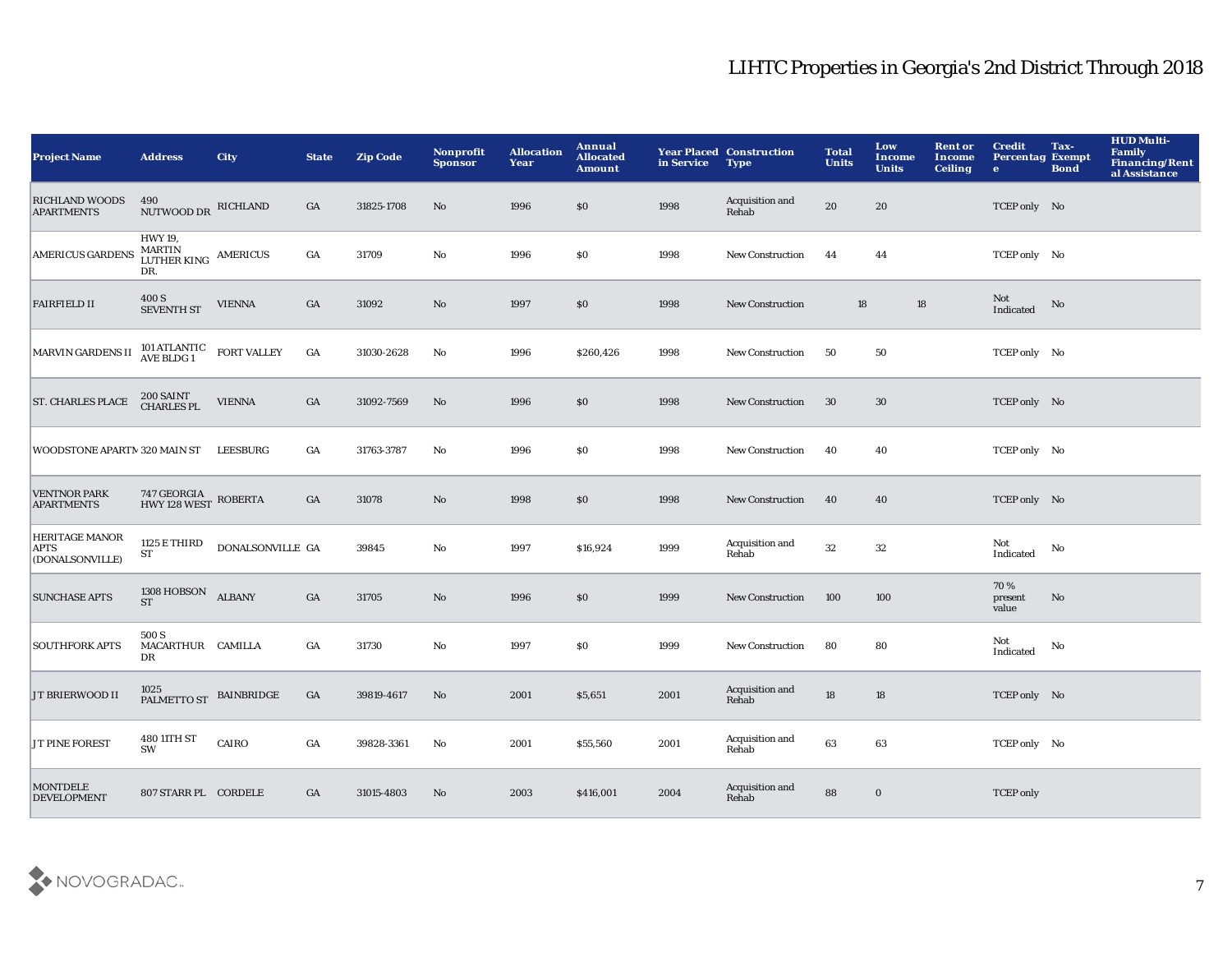| <b>Project Name</b>                                      | <b>Address</b>                          | <b>City</b>     | <b>State</b> | <b>Zip Code</b> | Nonprofit<br><b>Sponsor</b> | <b>Allocation</b><br>Year | Annual<br><b>Allocated</b><br><b>Amount</b> | in Service | <b>Year Placed Construction</b><br><b>Type</b> | <b>Total</b><br><b>Units</b> | Low<br>Income<br><b>Units</b> | <b>Rent or</b><br>Income<br><b>Ceiling</b> | <b>Credit</b><br><b>Percentag Exempt</b><br>$\bullet$ | Tax-<br><b>Bond</b> | <b>HUD Multi-</b><br><b>Family</b><br><b>Financing/Rent</b><br>al Assistance |
|----------------------------------------------------------|-----------------------------------------|-----------------|--------------|-----------------|-----------------------------|---------------------------|---------------------------------------------|------------|------------------------------------------------|------------------------------|-------------------------------|--------------------------------------------|-------------------------------------------------------|---------------------|------------------------------------------------------------------------------|
| <b>VINEVILLE</b>                                         | 2009<br><b>VINEVILLE</b><br><b>AVE</b>  | <b>MACON</b>    | GA           | 31204-3134      | No                          | 2002                      | \$750,000                                   | 2004       | <b>New Construction</b>                        | 106                          | $\mathbf 0$                   |                                            | <b>TCEP</b> only                                      |                     |                                                                              |
| <b>COURTES DE</b><br><b>EMERALD</b><br><b>APARTMENTS</b> | 1500 S<br>WASHINGTON BAINBRIDGE<br>ST   |                 | GA           | 39819-4932      | No                          | 2003                      | \$0                                         | 2005       | New Construction                               | 28                           | 22                            |                                            | TCEP only No                                          |                     |                                                                              |
| THE VERANDAH APAR 821 MAYO ST AMERICUS                   |                                         |                 | GA           | 31709-2627      | No                          | 2003                      | \$183,907                                   | 2005       | New Construction                               | 40                           | $32\,$                        |                                            | TCEP only No                                          |                     |                                                                              |
| EAST OAKS APARTMEI 251 LONNIE LN AMERICUS                |                                         |                 | GA           | 31709-4962      | No                          | 2003                      | \$196,710                                   | 2005       | <b>New Construction</b>                        | 40                           | 32                            |                                            | 60% AMGI TCEP only No                                 |                     |                                                                              |
| MAGNOLIA TERRACE 714 GREEN ST FORT VALLEY                |                                         |                 | GA           | 31030-4326      | No                          | 2002                      | \$220,255                                   | 2005       | Acquisition and<br>Rehab                       | 50                           | $\mathbf 0$                   |                                            | TCEP only No                                          |                     |                                                                              |
| <b>STARLIGHT PLACE</b>                                   | 106<br>STARLIGHT<br>CIR                 | <b>AMERICUS</b> | GA           | 31719-8296      | No                          | 2003                      | \$440,338                                   | 2005       | <b>New Construction</b>                        | 52                           | 52                            |                                            | 60% AMGI TCEP only No                                 |                     |                                                                              |
| <b>WOODPINE WAY</b>                                      | 421 S<br><b>WESTOVER</b><br><b>BLVD</b> | <b>ALBANY</b>   | GA           | 31707-4617      | No                          | 1999                      | \$0                                         | 2005       | <b>New Construction</b>                        | 96                           | $\bf{0}$                      |                                            | 60% AMGI TCEP only No                                 |                     |                                                                              |
| <b>WESTOVER PLACE</b>                                    | 421 S<br><b>WESTOVER</b><br><b>BLVD</b> | <b>ALBANY</b>   | GA           | 31707-4617      |                             | 2003                      | \$574,495                                   | 2005       | New Construction                               | 88                           | $\mathbf 0$                   |                                            | <b>TCEP</b> only                                      |                     |                                                                              |
| 2009 VINEVILLE                                           | 2009<br><b>VINEVILLE</b><br>AVE         | <b>MACON</b>    | GA           | 31204           | $\mathbf{No}$               | 2002                      | \$750,000                                   | 2006       | <b>New Construction</b>                        | 104                          | $\mathbf 0$                   | 60% AMGI                                   | Not<br>Indicated                                      | No                  |                                                                              |
| <b>OVERLOOK POINTE</b>                                   | 1112<br>BLACKSHEAR CORDELE<br>RD        |                 | GA           | 31015-3695      | No                          | 2004                      | \$662,206                                   | 2006       | New Construction                               | 56                           | 56                            |                                            | 60% AMGI TCEP only No                                 |                     |                                                                              |
| PINEWOOD PARK<br><b>APARTMENTS</b>                       | 4755 MERCER<br>UNIVERSITY MACON<br>DR   |                 | GA           | 31210-5656      | No                          | 2004                      | \$749,834                                   | 2006       | <b>New Construction</b>                        | 148                          | 133                           |                                            | 60% AMGI TCEP only No                                 |                     |                                                                              |
| <b>ASHLEY STATION</b><br><b>PHASE I</b>                  | 2321 OLIVE ST COLUMBUS                  |                 | GA           | 31904           | No                          | 2004                      | \$744,074                                   | 2006       | <b>New Construction</b>                        | 184                          | 110                           |                                            | Not<br>Indicated                                      | No                  |                                                                              |
| <b>HEATHROW SENIOR</b><br><b>VILLAGE</b>                 | 1000<br><b>HEATHROW</b><br><b>WAY</b>   | <b>BYRON</b>    | GA           | 31008-3032      | No                          | 2006                      | \$398,779                                   | 2006       | <b>New Construction</b>                        | -51                          | $\bf{0}$                      |                                            | TCEP only No                                          |                     |                                                                              |

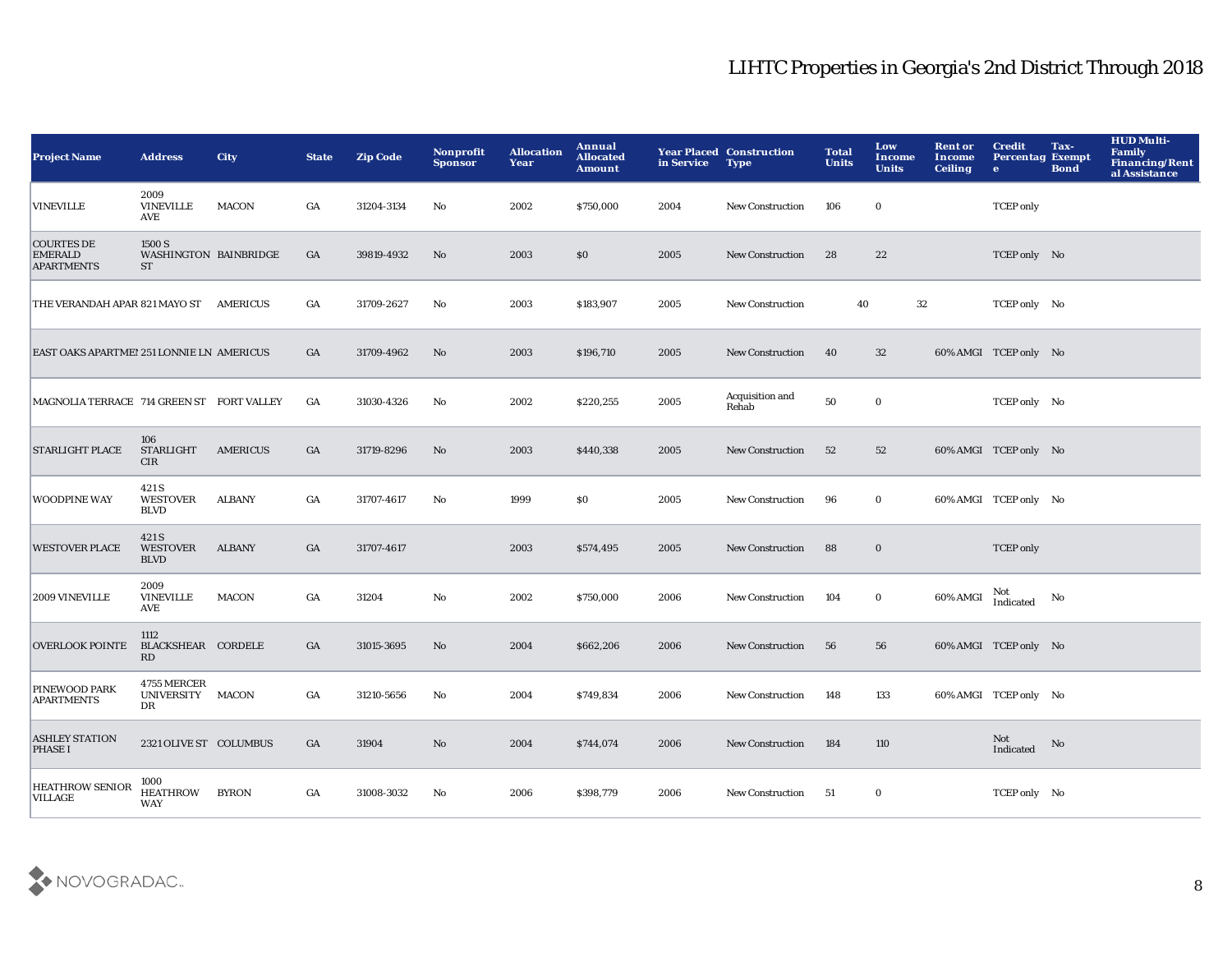| <b>Project Name</b>                                                 | <b>Address</b>                         | <b>City</b>        | <b>State</b>     | <b>Zip Code</b> | Nonprofit<br><b>Sponsor</b> | <b>Allocation</b><br>Year | Annual<br><b>Allocated</b><br><b>Amount</b> | in Service | <b>Year Placed Construction</b><br><b>Type</b> | <b>Total</b><br><b>Units</b> | Low<br>Income<br><b>Units</b> | <b>Rent or</b><br><b>Income</b><br><b>Ceiling</b> | <b>Credit</b><br><b>Percentag Exempt</b><br>$\bullet$ | Tax-<br><b>Bond</b> | <b>HUD Multi-</b><br><b>Family</b><br><b>Financing/Rent</b><br>al Assistance |
|---------------------------------------------------------------------|----------------------------------------|--------------------|------------------|-----------------|-----------------------------|---------------------------|---------------------------------------------|------------|------------------------------------------------|------------------------------|-------------------------------|---------------------------------------------------|-------------------------------------------------------|---------------------|------------------------------------------------------------------------------|
| <b>ASHLEY STATION</b><br>PHASE1 - PEABODY<br><b>REDEVELOPMENT</b>   | 2321 OLIVE ST COLUMBUS                 |                    | GA               | 31904-8633      | No                          | 2004                      | \$841,038                                   | 2006       | <b>New Construction</b>                        | 184                          | $\mathbf 0$                   |                                                   | <b>TCEP</b> only                                      |                     |                                                                              |
| <b>ANTHONY ARMS</b>                                                 | $1692$ ANTHONY $\,$ MACON RD BLDG A    |                    | GA               | 31204-5900      | No                          | 2005                      | \$513,186                                   | 2007       | Acquisition and<br>Rehab                       | 60                           | 60                            |                                                   | 60% AMGI TCEP only No                                 |                     |                                                                              |
| <b>KINGSTON GARDEN</b>                                              | 4416<br>MUMFORD RD MACON               |                    | GA               | 31204-3260      | No                          | 2005                      | \$795,036                                   | 2007       | Acquisition and<br>Rehab                       | 100                          | 100                           |                                                   | 60% AMGI TCEP only No                                 |                     |                                                                              |
| <b>KIRBY CREEK</b><br><b>APARTMENTS</b>                             | 105 JOYNER<br>RD                       | CAIRO              | GA               | 39828-7449      | No                          | 2005                      | \$305,430                                   | 2007       | <b>New Construction</b>                        | 56                           | 44                            |                                                   | 50% AMGI TCEP only No                                 |                     |                                                                              |
| <b>RIVERSIDE GARDENS</b><br><b>A.K.A ASHTON</b><br><b>RIVERSIDE</b> | $575\,$ BAXTER<br>$\operatorname{AVE}$ | <b>MACON</b>       | GA               | 31201-1357      | $\mathbf{N}\mathbf{o}$      | 2005                      | \$376,174                                   | 2007       | Acquisition and<br>Rehab                       | 74                           | 74                            |                                                   | 60% AMGI TCEP only No                                 |                     |                                                                              |
| <b>SPRINGFIELD</b><br>CROSSING                                      | 3320N<br><b>LUMPKIN RD</b>             | <b>COLUMBUS</b>    | GA               | 31903-1696      | No                          | 2000                      | \$563,934                                   | 2002       | New Construction                               | 120                          | 96                            |                                                   | TCEP only No                                          |                     |                                                                              |
| <b>EAGLES TRACE</b>                                                 | 2001 TORCH<br><b>HILL RD</b>           | <b>COLUMBUS</b>    | $_{\mathrm{GA}}$ | 31903-5200      | No                          | 2002                      | \$154,590                                   | 2002       | Acquisition and<br>Rehab                       | 383                          | 378                           |                                                   | TCEP only No                                          |                     |                                                                              |
| <b>GATWICK-SENIOR</b><br><b>VILLAGE</b>                             | PO BOX 56                              | <b>FORT VALLEY</b> | GA               | 31030-0056      | No                          | 2000                      | \$0                                         | 2002       | <b>New Construction</b>                        | 60                           | 47                            |                                                   | TCEP only No                                          |                     |                                                                              |
| <b>MIDTOWN SQUARE</b>                                               | 1499<br><b>BOXWOOD</b><br><b>BLVD</b>  | <b>COLUMBUS</b>    | GA               | 31906-2707      | No                          | 2001                      | \$0                                         | 2002       | <b>New Construction</b>                        | 144                          | $\bf{0}$                      |                                                   | TCEP only No                                          |                     |                                                                              |
| <b>NORTHGATE</b><br><b>VILLAGE</b>                                  | <b>4400 WARM</b><br><b>SPRINGS RD</b>  | <b>COLUMBUS</b>    | GA               | 31909-5447      | No                          | 2001                      | \$139,520                                   | 2003       | Acquisition and<br>Rehab                       | 151                          | 117                           |                                                   | TCEP only No                                          |                     |                                                                              |
| <b>SELMAN PLACE</b>                                                 | 509 GORDON<br>AVE                      | <b>BAINBRIDGE</b>  | GA               | 39819-4328      | No                          | 2001                      | \$0                                         | 2003       | <b>New Construction</b>                        | 56                           | 44                            |                                                   | TCEP only No                                          |                     |                                                                              |
| <b>BALTIC PARK</b>                                                  | 860<br>HIGHTOWER MACON<br>RD           |                    | GA               | 31206-2294      | No                          | 2001                      | \$540,872                                   | 2003       | New Construction                               | 81                           | $\bf{0}$                      |                                                   | TCEP only No                                          |                     |                                                                              |
| <b>JOHNSTON MILL</b><br><b>APARTMENTS</b>                           | 3201 IST AVE COLUMBUS                  |                    | GA               | 31904-7570      | No                          | 2001                      | \$594,782                                   | 2003       | Acquisition and<br>Rehab                       | 335                          | $\bf{0}$                      |                                                   | <b>TCEP</b> only                                      |                     |                                                                              |

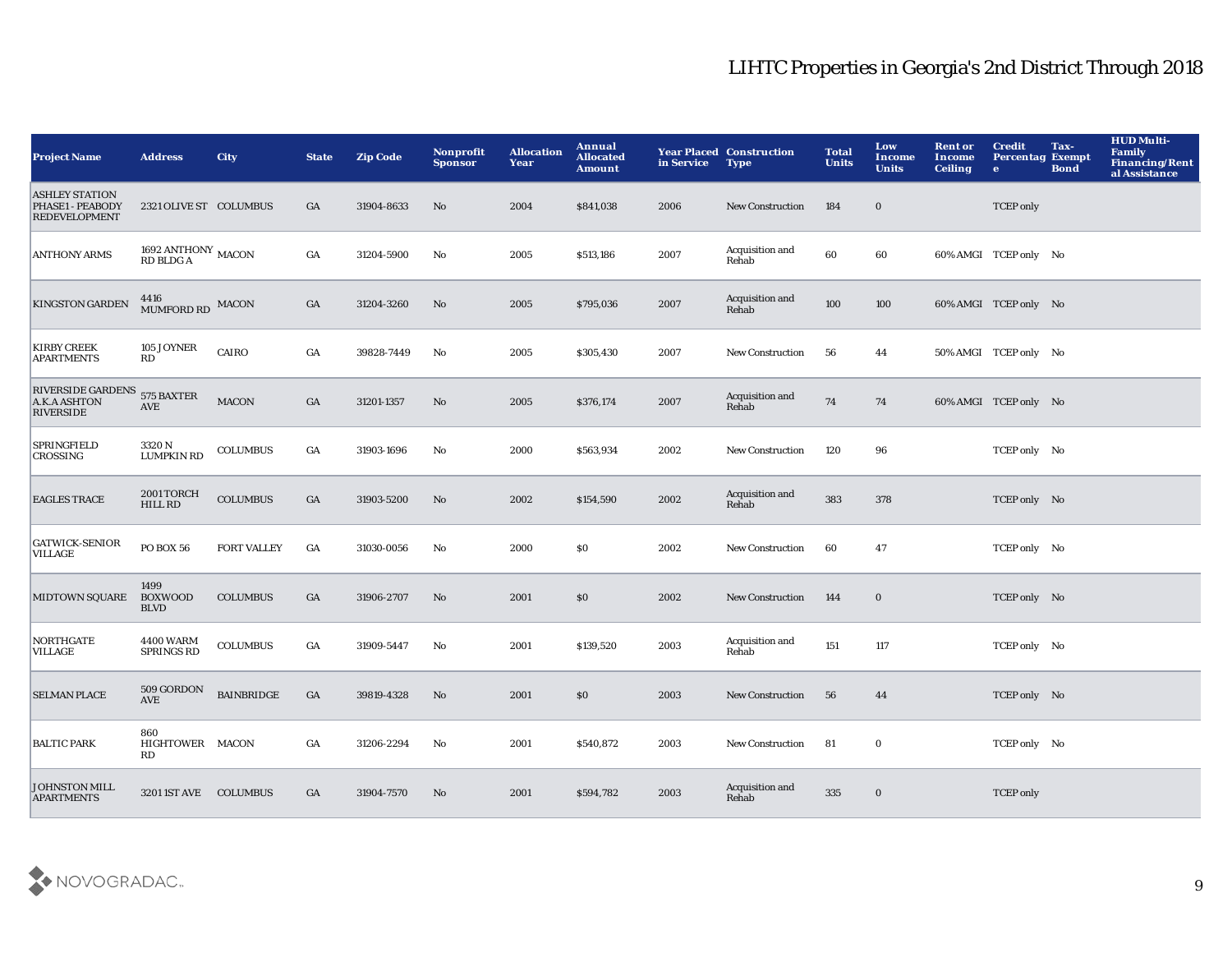| <b>Project Name</b>                                              | <b>Address</b>                                     | <b>City</b>   | <b>State</b>     | <b>Zip Code</b> | Nonprofit<br><b>Sponsor</b> | <b>Allocation</b><br>Year | Annual<br><b>Allocated</b><br><b>Amount</b> | in Service | <b>Year Placed Construction</b><br><b>Type</b> | <b>Total</b><br><b>Units</b> | Low<br>Income<br><b>Units</b> | <b>Rent or</b><br>Income<br><b>Ceiling</b> | <b>Credit</b><br><b>Percentag Exempt</b><br>$\bullet$ | Tax-<br><b>Bond</b> | <b>HUD Multi-</b><br><b>Family</b><br><b>Financing/Rent</b><br>al Assistance |
|------------------------------------------------------------------|----------------------------------------------------|---------------|------------------|-----------------|-----------------------------|---------------------------|---------------------------------------------|------------|------------------------------------------------|------------------------------|-------------------------------|--------------------------------------------|-------------------------------------------------------|---------------------|------------------------------------------------------------------------------|
| <b>TATTNALL PLACE</b>                                            | 150 CALHOUN MACON<br>LN                            |               | GA               | 31201-1886      | No                          | 2003                      | \$722,342                                   | 2003       | <b>New Construction</b>                        | 97                           | 65                            |                                            | TCEP only No                                          |                     |                                                                              |
| <b>ASHLEY RIVERSIDE</b>                                          | $320\,\mathrm{S}\,$ JACKSON $\,$ ALBANY ST         |               | $_{\mathrm{GA}}$ | 31701-6804      | $\mathbf{N}\mathbf{o}$      | 2002                      | \$750,000                                   | 2004       | <b>New Construction</b>                        | 120                          | 105                           |                                            | 60% AMGI TCEP only No                                 |                     |                                                                              |
| <b>GROVE PARK</b><br>VILLAGE, INC                                | 1505 CLINTON MACON<br>RD                           |               | GA               | 31211           | $\mathbf {No}$              | 2002                      | \$0                                         | 2004       | New Construction                               | 40                           | 40                            |                                            | Not<br>Indicated                                      | No                  |                                                                              |
| MAGNOLIA VILLAGE                                                 | $^{104\ MAGNOLIA}_{\rm CT}$ AMERICUS               |               | GA               | 31719-2800      | No                          | 2006                      | \$648,915                                   | 2007       | Acquisition and<br>Rehab                       | ${\bf 80}$                   | 80                            |                                            | <b>TCEP</b> only                                      |                     |                                                                              |
| ASHLEY STATION II 2321 OLIVE ST COLUMBUS                         |                                                    |               | GA               | 31904-8633      | No                          | 2006                      | \$845,636                                   | 2008       | New Construction                               | 183                          | 110                           |                                            | TCEP only No                                          |                     |                                                                              |
| <b>AUTUMN CREST</b>                                              | 887<br><b>FORRESTER</b><br>DR SE                   | <b>DAWSON</b> | GA               | 39842-2042      | No                          | 2006                      | \$388,889                                   | 2008       | <b>New Construction</b>                        | 36                           | $\bf{0}$                      |                                            | TCEP only No                                          |                     |                                                                              |
| <b>BARKLEY ESTATES</b>                                           | 1005 E 4TH<br><b>AVE</b>                           | <b>ALBANY</b> | GA               | 31705-1364      | No                          | 2007                      | \$720,721                                   | 2008       | New Construction                               | 67                           | $\bf{0}$                      |                                            | TCEP only No                                          |                     |                                                                              |
| <b>BLAKELY COMMONS</b>                                           | 89 BLAKELY<br>COMMONS CIR BLAKELY                  |               | GA               | 39823-1980      | No                          | 2007                      | \$732,710                                   | 2008       | New Construction                               | 64                           | $\mathbf 0$                   |                                            | TCEP only No                                          |                     |                                                                              |
| <b>COLLEGE SQUARE</b>                                            | 1207 $\rm{EDWARD}$ $\rm{FORT}$ VALLEY<br><b>ST</b> |               | $_{\mathrm{GA}}$ | 31030-2909      | No                          | 2007                      | \$0                                         | 2008       | New Construction                               | 60                           | $\mathbf 0$                   |                                            | TCEP only No                                          |                     |                                                                              |
| <b>COLONY WEST</b><br><b>APARTMENTS</b>                          | 5284<br>BLOOMFIELD MACON<br>RD                     |               | $_{\mathrm{GA}}$ | 31206-4400      | $\mathbf{N}\mathbf{o}$      | 2006                      | \$581,610                                   | 2008       | Acquisition and<br>Rehab                       | 76                           | $5\,$                         |                                            | TCEP only No                                          |                     |                                                                              |
| MAGNOLIA TERRACE 718 GREEN ST FORT VALLEY<br>II                  |                                                    |               | GA               | 31030-4332      | No                          | 2007                      | \$322,271                                   | 2008       | <b>New Construction</b>                        | 36                           | $\bf{0}$                      |                                            | TCEP only No                                          |                     |                                                                              |
| MAGNOLIA VILLAGE 104 MAGNOLIA AMERICUS<br><b>APTS (AMERICUS)</b> | CT                                                 |               | GA               | 31719           | No                          | 2006                      | \$0                                         | 2008       | <b>New Construction</b>                        | 80                           | 80                            |                                            | Not<br>Indicated                                      | No                  |                                                                              |
| PEARL STEPHENS<br><b>VILLAGE</b>                                 | 3321 NAPIER<br>AVE                                 | <b>MACON</b>  | GA               | 31204-3764      | No                          | 2006                      | \$682,448                                   | 2008       | <b>New Construction</b>                        | 61                           | $\bf{0}$                      |                                            | TCEP only No                                          |                     |                                                                              |

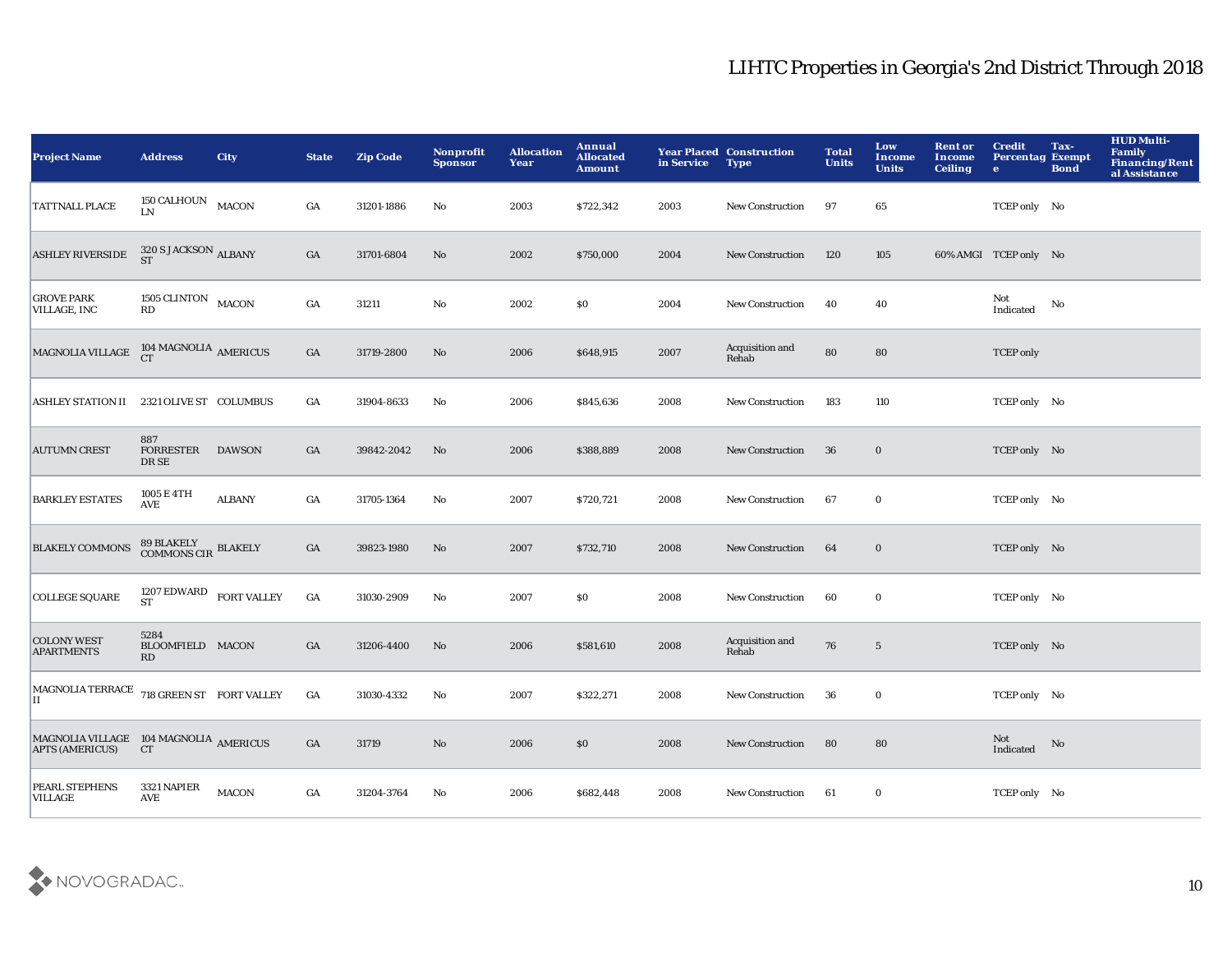| <b>Project Name</b>                                            | <b>Address</b>                                     | <b>City</b>        | <b>State</b>     | <b>Zip Code</b> | Nonprofit<br><b>Sponsor</b> | <b>Allocation</b><br>Year | Annual<br><b>Allocated</b><br><b>Amount</b> | in Service | <b>Year Placed Construction</b><br><b>Type</b> | <b>Total</b><br><b>Units</b> | Low<br>Income<br><b>Units</b> | <b>Rent or</b><br>Income<br><b>Ceiling</b> | <b>Credit</b><br><b>Percentag Exempt</b><br>$\bullet$ | Tax-<br><b>Bond</b> | <b>HUD Multi-</b><br><b>Family</b><br>Financing/Rent<br>al Assistance |
|----------------------------------------------------------------|----------------------------------------------------|--------------------|------------------|-----------------|-----------------------------|---------------------------|---------------------------------------------|------------|------------------------------------------------|------------------------------|-------------------------------|--------------------------------------------|-------------------------------------------------------|---------------------|-----------------------------------------------------------------------|
| PINE RIDGE ESTATES                                             | 108 HUBERT<br>DOLLAR DR                            | <b>BAINBRIDGE</b>  | GA               | 39819-3354      | No                          | 2006                      | \$366,645                                   | 2008       | <b>New Construction</b>                        | 40                           | 40                            |                                            | TCEP only No                                          |                     |                                                                       |
| <b>THE RIVERS</b>                                              | 1105 LAKE DR BAINBRIDGE                            |                    | $_{\mathrm{GA}}$ | 39817-2600      | No                          | 2007                      | \$656,088                                   | 2008       | Acquisition and<br>Rehab                       | 114                          | $\bf{0}$                      |                                            | TCEP only No                                          |                     |                                                                       |
| <b>WINDSOR COURT</b>                                           | 1201 ORANGE<br>ST                                  | <b>FORT VALLEY</b> | GA               | 31030-3425      | No                          | 2006                      | \$528,718                                   | 2008       | <b>New Construction</b>                        | 56                           | $\mathbf 0$                   |                                            | TCEP only No                                          |                     |                                                                       |
| BAKER VILLAGE APTS 1440 BENNING COLUMBUS<br>PHASE <sub>1</sub> | DR                                                 |                    | $_{\mathrm{GA}}$ | 31903-2200      | No                          | 2007                      | \$800,000                                   | 2009       | <b>New Construction</b>                        | 148                          | $\bf{0}$                      |                                            | TCEP only No                                          |                     |                                                                       |
| <b>AVALON APTS</b>                                             | $3751\,\mbox{CUSSETA} \quad \mbox{COLUMBUS} \quad$ |                    | GA               | 31903-4800      | No                          | 2007                      | \$899,564                                   | 2009       | <b>New Construction</b>                        | 232                          | $\bf{0}$                      |                                            | TCEP only No                                          |                     |                                                                       |
| <b>HERITAGE SQUARE</b><br><b>ELDERLY</b>                       | 307 W<br>RAILROAD ST PELHAM<br>S                   |                    | GA               | 31779-2100      | No                          | 2007                      | \$159,663                                   | 2009       | Acquisition and<br>Rehab                       | 24                           | $\bf{0}$                      |                                            | TCEP only No                                          |                     |                                                                       |
| <b>LUMPKIN PARK</b>                                            | 3361 N<br><b>LUMPKIN RD</b>                        | <b>COLUMBUS</b>    | $_{\mathrm{GA}}$ | 31903-1634      | No                          | 2007                      | \$771,504                                   | 2009       | <b>New Construction</b>                        | 192                          | $\mathbf 0$                   |                                            | TCEP only No                                          |                     |                                                                       |
| <b>BRIDGES AT</b><br><b>SOUTHLAKE</b>                          | 503 EBONY LN ALBANY                                |                    | GA               | 31701-3831      | No                          | 2007                      | \$613,462                                   | 2009       | <b>New Construction</b>                        | 55                           | $\bf{0}$                      |                                            | TCEP only No                                          |                     |                                                                       |
| <b>VILLAGE AT</b><br>WEDGEWOOD                                 | 307 17TH AVE<br><b>NW</b>                          | CAIRO              | GA               | 39827-1041      |                             | 2007                      | \$0                                         | 2009       | Not Indicated                                  | 42                           | $\bf{0}$                      |                                            | <b>TCEP</b> only                                      |                     |                                                                       |
| <b>WILLOW</b><br><b>APARTMENTS I</b>                           | 1202<br>BLACKSHEAR CORDELE<br>RD                   |                    | GA               | 31015           | No                          | Insufficient<br>Data      | \$0                                         | 2009       | <b>New Construction</b>                        | 31                           | 31                            |                                            | TCEP only No                                          |                     |                                                                       |
| <b>COURTES DE</b><br><b>EMERALD II</b>                         | 1530 S<br>WASHINGTON BAINBRIDGE<br>ST              |                    | GA               | 39819-5904      | No                          | 2007                      | \$239,587                                   | 2009       | <b>New Construction</b>                        | 32                           | 22                            |                                            | TCEP only No                                          |                     |                                                                       |
| <b>WILLOW APTS</b>                                             | 1202<br>BLACKSHEAR CORDELE<br>RD                   |                    | $_{\mathrm{GA}}$ | 31015-9247      | No                          | Insufficient<br>Data      | \$0                                         | 2009       | New Construction                               | 31                           | $\bf{0}$                      |                                            | <b>TCEP</b> only                                      |                     |                                                                       |
| <b>MACON MANOR</b>                                             | 106 FORCE DR ALBANY                                |                    | GA               | 31705-2531      | No                          | 2004                      | \$0                                         | 2010       | <b>New Construction</b>                        | $\mathbf{0}$                 | $\bf{0}$                      |                                            | 50% AMGI TCEP only No                                 |                     |                                                                       |

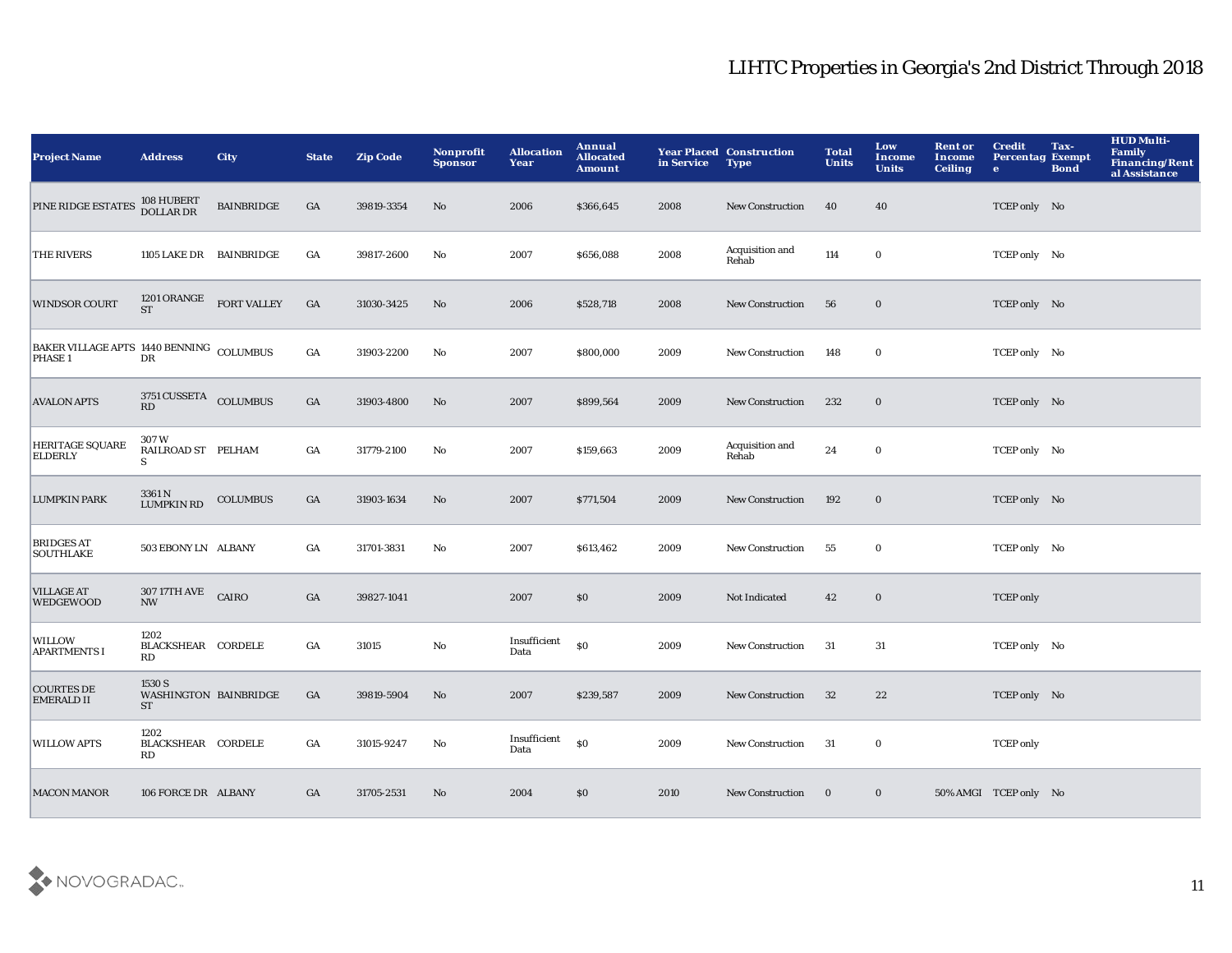| <b>Project Name</b>                                                      | <b>Address</b>                                | <b>City</b>                 | <b>State</b>     | <b>Zip Code</b> | Nonprofit<br><b>Sponsor</b> | <b>Allocation</b><br>Year | Annual<br><b>Allocated</b><br><b>Amount</b> | in Service | <b>Year Placed Construction</b><br><b>Type</b> | <b>Total</b><br><b>Units</b> | Low<br>Income<br><b>Units</b> | <b>Rent or</b><br>Income<br><b>Ceiling</b> | <b>Credit</b><br><b>Percentag Exempt</b><br>$\bullet$ | Tax-<br><b>Bond</b> | <b>HUD Multi-</b><br><b>Family</b><br>Financing/Rent<br>al Assistance |
|--------------------------------------------------------------------------|-----------------------------------------------|-----------------------------|------------------|-----------------|-----------------------------|---------------------------|---------------------------------------------|------------|------------------------------------------------|------------------------------|-------------------------------|--------------------------------------------|-------------------------------------------------------|---------------------|-----------------------------------------------------------------------|
| ROSEWOOD ESTATES <sup>53</sup> ROSEWOOD CORDELE                          |                                               |                             | GA               | 31015           |                             | 2008                      | $\$0$                                       | 2010       | Not Indicated                                  | 50                           | $\mathbf 0$                   |                                            | Not<br>Indicated                                      |                     |                                                                       |
| <b>FRIENDSHIP</b><br><b>CROSSINGS</b><br>APARTMENTS/PHASE<br>$\vert$ , I | 1405 S<br><b>AVE</b>                          | FRIENDSHIP DONALSONVILLE GA |                  | 39845-4800      | No                          | 2008                      | \$0                                         | 2010       | <b>New Construction</b>                        | 40                           | 34                            |                                            | TCEP only No                                          |                     |                                                                       |
| HOOKS PLANTATION 213 BRIGHT ST CUTHBERT APARTMENTS                       |                                               |                             | GA               | 39840-1905      | No                          | 1989                      | \$0                                         | 2010       | <b>New Construction</b>                        | 32                           | $\bf{0}$                      |                                            | TCEP only No                                          |                     |                                                                       |
| <b>LANDING AT</b><br><b>SOUTHLAKE</b>                                    | 496 EBONY LN ALBANY                           |                             | GA               | 31701-3832      | $\mathbf{N}\mathbf{o}$      | Insufficient<br>Data      | \$0                                         | 2010       | Not Indicated                                  | 40                           | $\bf{0}$                      |                                            | TCEP only No                                          |                     |                                                                       |
| <b>BAKER VILLAGE</b><br><b>APARTMENTS II</b>                             | 1401 CUPOLA<br>PL.                            | <b>COLUMBUS</b>             | $_{\mathrm{GA}}$ | 31903-2202      | No                          | 2008                      | \$850,000                                   | 2010       | <b>New Construction</b>                        | 148                          | 148                           |                                            | <b>TCEP</b> only                                      |                     |                                                                       |
| <b>ROWEWOOD</b><br><b>ESTATES</b>                                        | $57$ ROSEWOOD $\,$ CORDELE CRICLE             |                             | GA               | 31015           | $\mathbf{N}\mathbf{o}$      | Insufficient<br>Data      | \$0                                         | 2010       | Not Indicated                                  | 50                           | $\bf{0}$                      |                                            | <b>TCEP</b> only                                      |                     |                                                                       |
| BARTLETT CROSSING BONNEVILLE MACON                                       | 3027<br>DR                                    |                             | GA               | 31204-4543      | No                          | Insufficient<br>Data      | \$0                                         | 2011       | Not Indicated                                  | 75                           | $\bf{0}$                      |                                            | TCEP only No                                          |                     |                                                                       |
| <b>FELTON HOMES</b>                                                      | 2035 FELTON<br>$\operatorname{AVE}$           | <b>MACON</b>                | GA               | 31201-2435      | No                          | Insufficient<br>Data      | \$359,228                                   | 2011       | Acquisition and<br>Rehab                       | 100                          | $\mathbf 0$                   |                                            | <b>TCEP</b> only                                      |                     |                                                                       |
| RIDGEFIELD PLACE                                                         | $100$ PARKVIEW BAINBRIDGE DRIVE               |                             | $_{\mathrm{GA}}$ | 39819           | No                          | 2010                      | $\$0$                                       | 2011       | New Construction                               | 43                           | $\mathbf 0$                   |                                            | TCEP only No                                          |                     |                                                                       |
| <b>WOODVALE</b><br>APARTMENTS, III                                       | 1309 E EIGHTH CORDELE<br>$\operatorname{AVE}$ |                             | GA               | 31015           | $\mathbf{N}\mathbf{o}$      | Insufficient<br>Data      | $\mathbf{S}$                                | 2011       | <b>New Construction</b>                        | 46                           | 46                            |                                            | TCEP only No                                          |                     |                                                                       |
| COVE AT SOUTHLAKE 509 HICKORY ALBANY                                     |                                               |                             | GA               | 31701           | $\mathbf {No}$              | 2010                      | $\$0$                                       | 2011       | <b>New Construction</b>                        | 38                           | $\mathbf 0$                   |                                            | TCEP only No                                          |                     |                                                                       |
| SOUTHWOOD                                                                | 2688<br>CALHOUN ST                            | <b>SHELLMAN</b>             | GA               | 39886-3050      |                             | 2008                      | \$0                                         | 2011       | Not Indicated                                  | 27                           | $\bf{0}$                      |                                            | <b>TCEP</b> only                                      |                     |                                                                       |
| <b>WOODVALE II</b>                                                       | 1309 E 8TH<br><b>AVE</b>                      | CORDELE                     | GA               | 31015-3400      | No                          | Insufficient<br>Data      | \$0                                         | 2011       | <b>New Construction</b>                        | 46                           | $\bf{0}$                      |                                            | <b>TCEP</b> only                                      |                     |                                                                       |

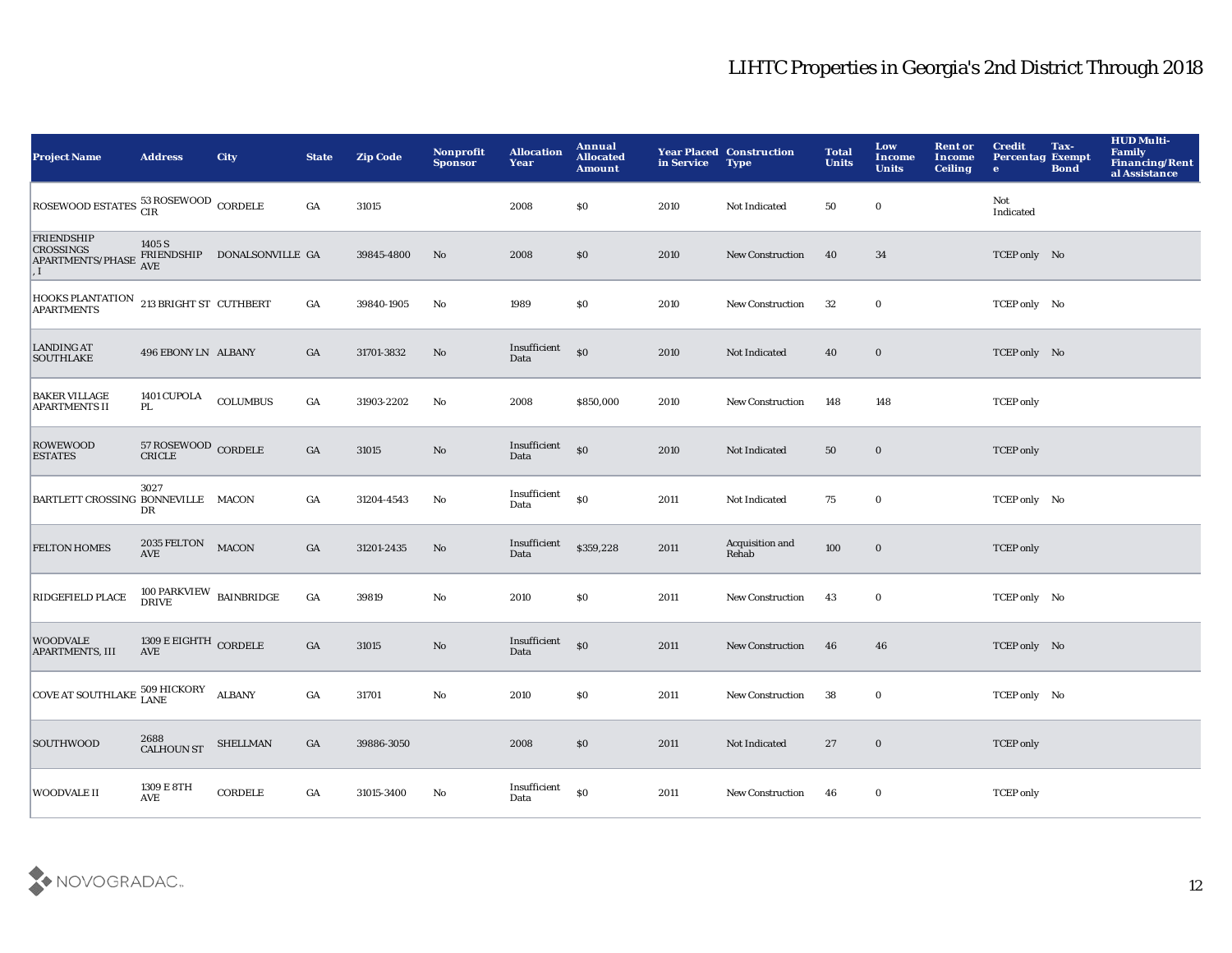| <b>Project Name</b>                                     | <b>Address</b>                            | <b>City</b>      | <b>State</b>     | <b>Zip Code</b> | <b>Nonprofit</b><br><b>Sponsor</b> | <b>Allocation</b><br>Year | Annual<br><b>Allocated</b><br><b>Amount</b>      | in Service | <b>Year Placed Construction</b><br><b>Type</b> | <b>Total</b><br><b>Units</b> | Low<br>Income<br><b>Units</b> | <b>Rent or</b><br>Income<br><b>Ceiling</b> | <b>Credit</b><br><b>Percentag Exempt</b><br>$\bullet$ | Tax-<br><b>Bond</b> | <b>HUD Multi-</b><br><b>Family</b><br>Financing/Rent<br>al Assistance |
|---------------------------------------------------------|-------------------------------------------|------------------|------------------|-----------------|------------------------------------|---------------------------|--------------------------------------------------|------------|------------------------------------------------|------------------------------|-------------------------------|--------------------------------------------|-------------------------------------------------------|---------------------|-----------------------------------------------------------------------|
| <b>FOREST SENIOR</b><br><b>VILLAGE</b>                  | 197<br><b>FORRESTER</b><br><b>PKWY</b>    | <b>LEESBURG</b>  | GA               | 31763-3022      |                                    | Insufficient<br>Data      | $\$0$                                            | 2012       | Not Indicated                                  | 50                           | $\bf{0}$                      |                                            | <b>TCEP</b> only                                      |                     |                                                                       |
| TANGLEWOOD<br><b>APARTMENTS</b>                         | $468\,$ E LIBERTY $\,$ BLAKELY<br>$ST*49$ |                  | $_{\mathrm{GA}}$ | 39823-9616      | No                                 | 2011                      | \$41,874                                         | 2012       | New Construction                               | 51                           | $\bf{0}$                      |                                            | <b>TCEP</b> only                                      |                     |                                                                       |
| WINDWOOD VILLAS 331 LOBLOLLY CAIRO<br><b>APARTMENTS</b> | ${\rm LN}$                                |                  | GA               | 39828-3721      | No                                 | 2010                      | \$56,947                                         | 2012       | Acquisition and<br>Rehab                       | ${\bf 53}$                   | $\mathbf 0$                   |                                            | <b>TCEP</b> only                                      |                     |                                                                       |
| <b>BAKER VILLAGE,</b><br><b>PHASE III</b>               | 1455 FT<br><b>BENNING RD</b>              | <b>COLUMBUS</b>  | GA               | 31903           | No                                 | 2011                      | \$1,250,000                                      | 2013       | Not Indicated                                  | 120                          | 120                           |                                            | Not<br>Indicated                                      | No                  |                                                                       |
| <b>WOODVALE APTS III</b>                                | $1308\to \mathrm{EIGHTH}$ CORDELE AVE     |                  | GA               | 31015           |                                    | 2011                      | \$338,466                                        | 2013       | Not Indicated                                  | 46                           | 46                            |                                            | Not<br>Indicated                                      |                     |                                                                       |
| ARBOR POINTE III<br>AKA BAKER VILLAGE<br>PHASE III      | $1454$ CUPOLA<br>PL                       | COLUMBUS         | $_{\mathrm{GA}}$ | 31903-2202      | No                                 | Insufficient<br>Data      | \$0                                              | 2013       | New Construction                               | 120                          | $\bf{0}$                      |                                            | <b>TCEP</b> only                                      |                     |                                                                       |
| CHERRY LANE APTS. 616 CHERRY ST UNADILLA                |                                           |                  | GA               | 31091-3773      | No                                 | Insufficient<br>Data      | \$40,655                                         | 2013       | Acquisition and<br>Rehab                       | 20                           | $\mathbf 0$                   |                                            | <b>TCEP</b> only                                      |                     |                                                                       |
| <b>MEADOWBROOK</b><br><b>VILLAGE</b>                    | 130 LONNIE LN AMERICUS                    |                  | GA               | 31709-4907      |                                    | Insufficient<br>Data      | \$0                                              | 2013       | Not Indicated                                  | 55                           | $\bf{0}$                      |                                            | <b>TCEP</b> only                                      |                     |                                                                       |
| <b>TALBOT VILLAGE</b><br>APARTMENTS (NEW) CREEK RD      | 133 DENNIS                                | <b>TALBOTTON</b> | GA               | 31827-2843      |                                    | Insufficient<br>Data      | $\boldsymbol{\mathsf{S}}\boldsymbol{\mathsf{O}}$ | 2013       | Not Indicated                                  | 48                           | $\bf{0}$                      |                                            | <b>TCEP</b> only                                      |                     |                                                                       |
| <b>CREEKVIEW</b><br><b>COMMONS</b>                      | MAGNOLIA<br><b>ROAD</b>                   | <b>AMERICUS</b>  | $_{\mathrm{GA}}$ | 11111           |                                    | 2012                      | \$0                                              | 2014       | Not Indicated                                  | 50                           | $\bf{0}$                      |                                            | <b>TCEP</b> only                                      |                     |                                                                       |
| PEACH PLACE AKA<br><b>FREEDOM POINTE</b><br><b>APTS</b> | 201 ALLRED<br>$\mathbf{R}\mathbf{D}$      | <b>BYRON</b>     | GA               | 31008-6226      | No                                 | 2013                      | \$706,143                                        | 2014       | <b>New Construction</b>                        | 60                           | $\bf{0}$                      |                                            | <b>TCEP</b> only                                      |                     |                                                                       |
| <b>BTW-CHAPMAN I</b>                                    | 3275<br><b>CHAPMAN</b><br><b>WAY</b>      | <b>COLUMBUS</b>  | $_{\mathrm{GA}}$ | 31903-2835      | No                                 | 2014                      | \$770,165                                        | 2015       | <b>New Construction</b>                        | 100                          | $\sim$                        |                                            | <b>TCEP</b> only                                      |                     |                                                                       |
| POINT NORTH VILLAG <sup>2703</sup> POINTE               |                                           | <b>ALBANY</b>    | GA               | 31721-1586      | No                                 | 2014                      | \$739,040                                        | 2015       | <b>New Construction</b>                        | $\bf{0}$                     | $\bf{0}$                      |                                            | <b>TCEP</b> only                                      |                     |                                                                       |

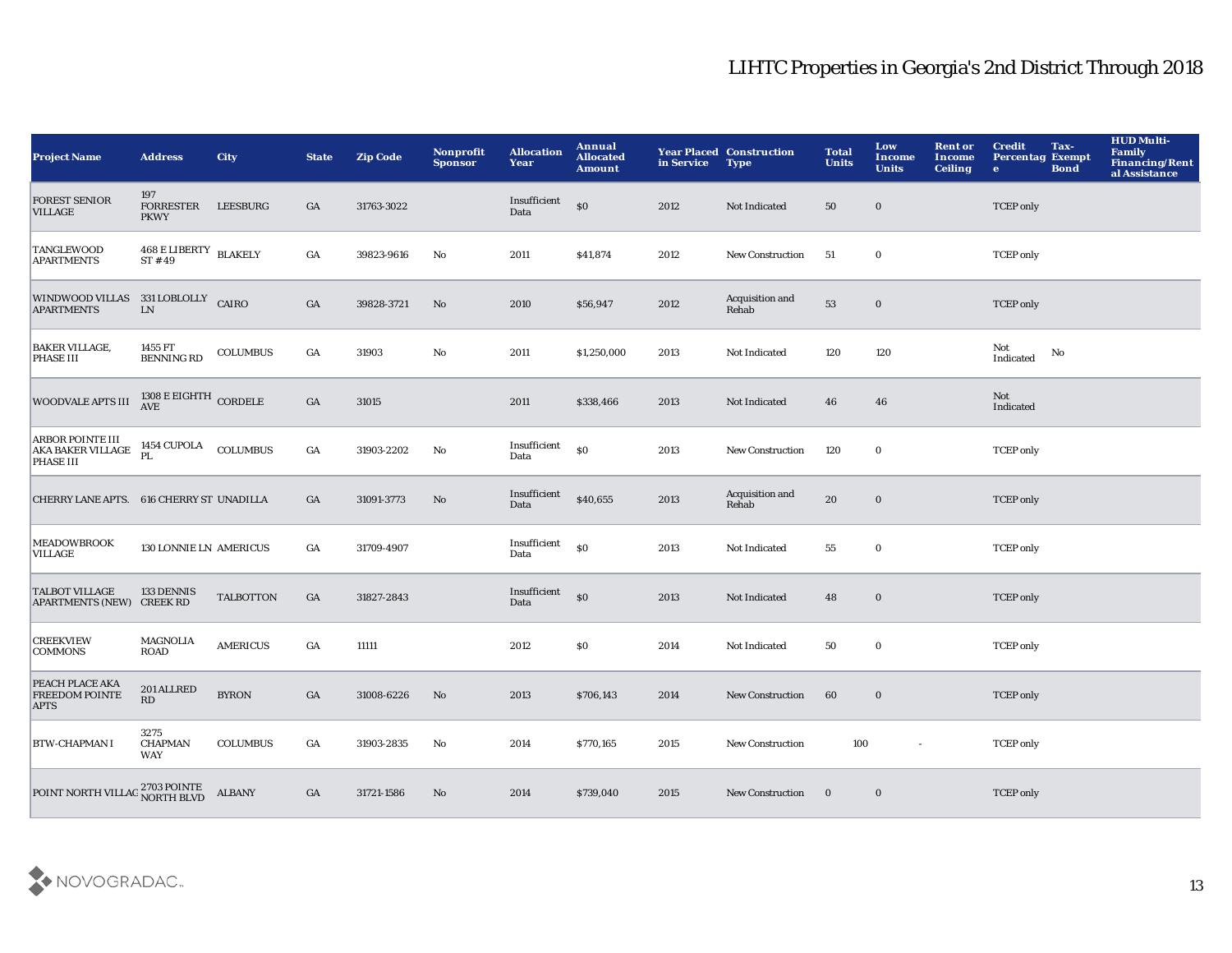| <b>Project Name</b>                                            | <b>Address</b>                                                                 | <b>City</b>     | <b>State</b>     | <b>Zip Code</b> | <b>Nonprofit</b><br><b>Sponsor</b> | <b>Allocation</b><br>Year | Annual<br><b>Allocated</b><br><b>Amount</b>      | in Service | <b>Year Placed Construction</b><br><b>Type</b> | <b>Total</b><br><b>Units</b> | Low<br><b>Income</b><br><b>Units</b> | <b>Rent or</b><br>Income<br><b>Ceiling</b> | <b>Credit</b><br><b>Percentag Exempt</b><br>$\bullet$ | Tax-<br><b>Bond</b> | <b>HUD Multi-</b><br><b>Family</b><br>Financing/Rent<br>al Assistance |
|----------------------------------------------------------------|--------------------------------------------------------------------------------|-----------------|------------------|-----------------|------------------------------------|---------------------------|--------------------------------------------------|------------|------------------------------------------------|------------------------------|--------------------------------------|--------------------------------------------|-------------------------------------------------------|---------------------|-----------------------------------------------------------------------|
| THE RESERVE AT HAM 3460 HWY 341 FORT VALLEY                    |                                                                                |                 | GA               | 31010           |                                    | 2014                      | \$791,495                                        | 2015       | <b>New Construction</b>                        | 60                           | 60                                   |                                            | <b>TCEP</b> only                                      |                     |                                                                       |
| A.L. MILLER                                                    | 2241<br>MONTPELIER MACON<br><b>AVE</b>                                         |                 | GA               | 31204-4008      | No                                 | 2015                      | \$949,437                                        | 2016       | New Construction                               | 71                           | $\bf{0}$                             |                                            | TCEP only No                                          |                     |                                                                       |
| <b>PARK SENIOR</b><br>VILLAGE                                  | <b>211 PARK</b><br><b>STREET</b>                                               | <b>LEESBURG</b> | $_{\mathrm{GA}}$ | 31763           | $\mathbf {No}$                     | 2015                      | \$470,645                                        | 2016       | New Construction                               | 50                           | $\bf{0}$                             |                                            | TCEP only No                                          |                     |                                                                       |
| <b>SOUTHFORK</b>                                               | 500 S<br>MACARTHUR CAMILLA<br>DR                                               |                 | GA               | 31730-7405      | No                                 | 2014                      | \$967,098                                        | 2016       | Acquisition and<br>Rehab                       | $\mathbf 0$                  | $\mathbf 0$                          |                                            | TCEP only No                                          |                     |                                                                       |
| <b>SOUTWESTERN</b><br><b>ESTATES</b>                           | 900<br>SOUTHWESTE AMERICUS<br><b>RN CIRCLE</b>                                 |                 | $_{\mathrm{GA}}$ | 31709           | No                                 | 2015                      | \$761,597                                        | 2016       | New Construction                               | 64                           | $\bf{0}$                             |                                            | TCEP only No                                          |                     |                                                                       |
| <b>CAMPBELL PLACE</b>                                          | 320 CAMPBELL CAMILLA<br>$_{\rm DR}$                                            |                 | GA               | 31730-6309      | No                                 | 2015                      | \$569,188                                        | 2016       | <b>New Construction</b>                        | 52                           | $\bf{0}$                             |                                            | <b>TCEP</b> only                                      |                     |                                                                       |
| <b>BTW - CHAPMAN</b><br><b>PHASE II</b>                        | 500 5TH<br><b>AVENUE</b>                                                       | <b>COLUMBUS</b> | $_{\mathrm{GA}}$ | 31901-3231      | No                                 | 2015                      | \$900,000                                        | 2017       | New Construction                               | 106                          | $\bf{0}$                             |                                            | <b>TCEP</b> only                                      |                     |                                                                       |
| HACG RAD 1                                                     | 1000<br><b>WYNNTON</b><br><b>ROAD HSG</b><br><b>AUTH OF</b><br><b>COLUMBUS</b> | <b>COLUMBUS</b> | GA               | 31902           |                                    | Insufficient<br>Data      | $\boldsymbol{\mathsf{S}}\boldsymbol{\mathsf{O}}$ | 2017       | Not Indicated                                  | $\mathbf 0$                  | $\bf{0}$                             |                                            | <b>TCEP</b> only                                      |                     |                                                                       |
| <b>HUNT SCHOOL</b>                                             | 990 SHURLING MACON<br>DR                                                       |                 | GA               | 31211-2041      | No                                 | 2015                      | \$657,286                                        | 2017       | New Construction                               | 60                           | $\bf{0}$                             |                                            | <b>TCEP</b> only                                      |                     |                                                                       |
| POINTE NORTH<br><b>VILLAGE II</b>                              | <b>3025 WEST</b><br>POINTE<br><b>COURT</b>                                     | <b>ALBANY</b>   | GA               | 31707           | $\rm\thinspace No$                 | 2015                      | \$263,397                                        | 2017       | <b>New Construction</b>                        | 46                           | $\bf{0}$                             |                                            | <b>TCEP</b> only                                      |                     |                                                                       |
| WAVERLY TERRACE 1112 29TH ST # COLUMBUS<br><b>SENIOR APTS.</b> | $\overline{1}$                                                                 |                 | $_{\mathrm{GA}}$ | 31904-8224      | No                                 | 2016                      | \$930,760                                        | 2017       | Acquisition and<br>Rehab                       | 80                           | $\bf{0}$                             |                                            | <b>TCEP</b> only                                      |                     |                                                                       |
| <b>FARLEY HOMES</b>                                            | 1901 NINA ST. COLUMBUS                                                         |                 | GA               | 31906           |                                    | 2016                      | \$0                                              | 2018       | Acquisition and<br>Rehab                       | 102                          | 100                                  | 60% AMGI                                   | 30%<br>present<br>value                               |                     |                                                                       |
| <b>HILLCREST</b><br><b>APARTMENTS</b>                          | 1503 JOHN<br><b>COLLINS</b><br>ROAD NE                                         | PELHAM          | GA               | 31779           |                                    | 2017                      | <b>SO</b>                                        | 2018       | Acquisition and<br>Rehab                       | 48                           | 48                                   | 60% AMGI                                   | 30%<br>present<br>value                               |                     |                                                                       |